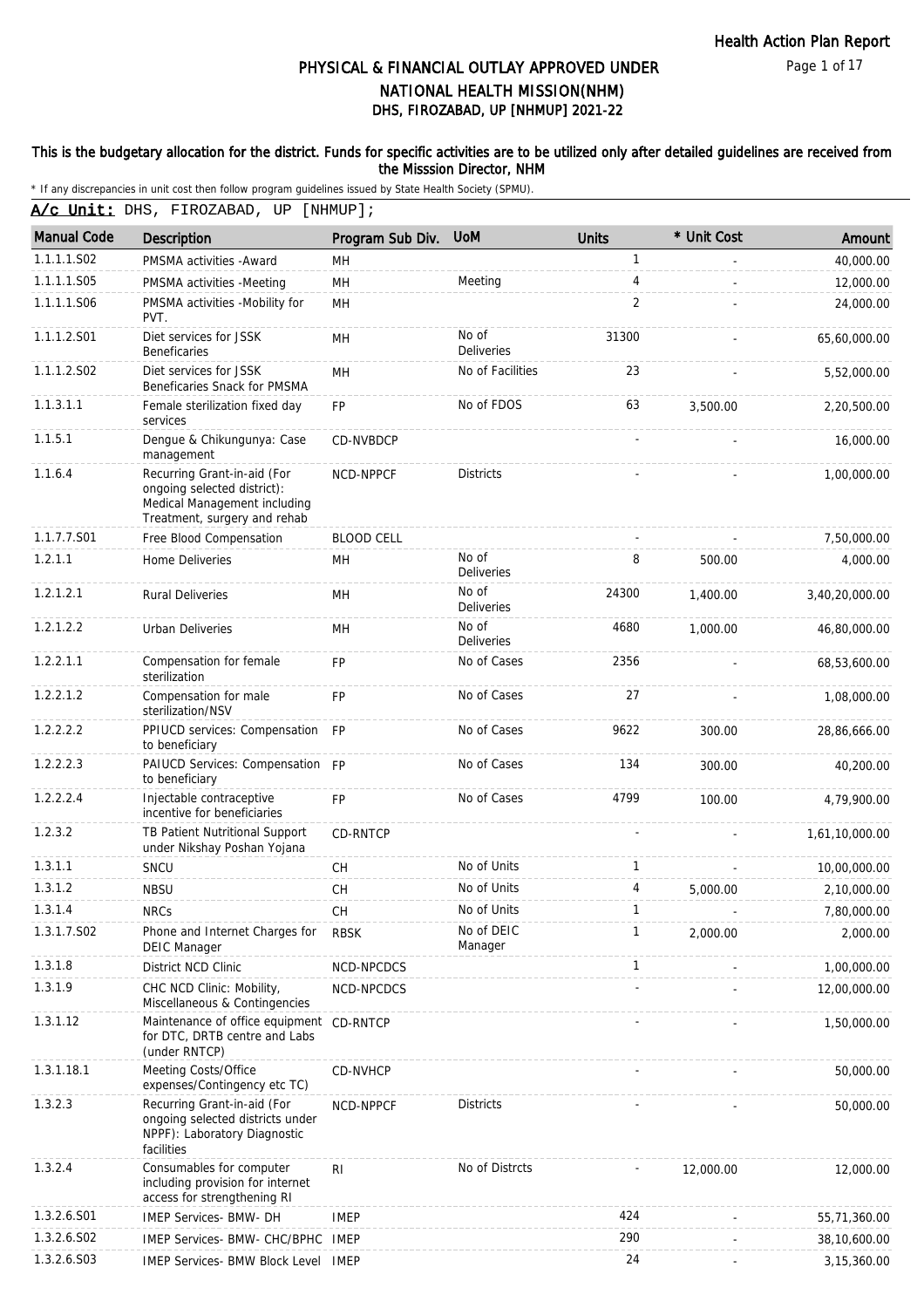Page 2 of 17

# DHS, FIROZABAD, UP [NHMUP] 2021-22 PHYSICAL & FINANCIAL OUTLAY APPROVED UNDER NATIONAL HEALTH MISSION(NHM)

#### This is the budgetary allocation for the district. Funds for specific activities are to be utilized only after detailed guidelines are received from the Misssion Director, NHM

| <b>Manual Code</b> | Description                                                                                                                                                                                                  | Program Sub Div. UoM |                                | <b>Units</b> | * Unit Cost | Amount         |
|--------------------|--------------------------------------------------------------------------------------------------------------------------------------------------------------------------------------------------------------|----------------------|--------------------------------|--------------|-------------|----------------|
|                    | <b>UPHC &amp; District Level UPHC</b>                                                                                                                                                                        |                      |                                |              |             |                |
| 1.3.2.6.S04        | <b>IMEP Services - BMW-MCH Wing</b>                                                                                                                                                                          | <b>IMEP</b>          |                                | 30           |             | 3,94,200.00    |
| 1.3.2.6.S05        | <b>IMEP Services- BMW-TRAUMA</b><br><b>CENTERS</b>                                                                                                                                                           | <b>IMEP</b>          |                                | 10           |             | 1,31,400.00    |
| 1.3.2.6.S06        | <b>IMEP Services- Machnized</b><br>Cleaning - DH                                                                                                                                                             | <b>IMEP</b>          |                                | 1            |             | 37,18,000.00   |
| 1.3.2.6.S09        | <b>IMEP Services- Mechanized</b><br>Laundry- District Level Hospital                                                                                                                                         | <b>IMEP</b>          |                                | 3            |             | 57,01,000.00   |
| 1.3.2.6.S10        | IMEP Services- Cleaning -<br>CHC/BPHC                                                                                                                                                                        | <b>IMEP</b>          | per bed per<br>month           | 290          | 548.35      | 19,08,258.00   |
| 1.3.2.6.S11        | IMEP Services-Cleaning - MCH<br>Wing                                                                                                                                                                         | <b>IMEP</b>          | per bed per<br>month           | 30           | 548.35      | 1,97,406.00    |
| 1.3.2.6.S12        | IMEP Services-Cleaning -<br><b>TRAUMA CENTERS</b>                                                                                                                                                            | <b>IMEP</b>          | per bed per<br>month           | 10           | 548.35      | 65,802.00      |
| 2.2.1              | POL for Family Planning/ Others                                                                                                                                                                              | <b>FP</b>            | No of FDOS                     | 63           | 1,000.00    | 63,000.00      |
| 2.2.3              | Mobility support for RBSK Mobile<br>health team                                                                                                                                                              | <b>RBSK</b>          | No of Vehicle                  | 18           | 33,000.00   | 71,28,000.00   |
| 2.2.4              | Support for RBSK: CUG<br>connection per team and rental                                                                                                                                                      | <b>RBSK</b>          | No of Team                     | 18           | 200.00      | 43,200.00      |
| 2.2.11             | Any Other                                                                                                                                                                                                    |                      |                                |              |             | 1,23,000.00    |
| 2.3.1.1.2          | Monthly Village Health and<br><b>Nutrition Days</b>                                                                                                                                                          | RI                   | No of Session                  | 12528        | 100.00      | 12,52,800.00   |
| 2.3.1.11           | Outreach for demand<br>generation, testing and<br>treatment of Viral Hepatitis<br>through Mobile Medical<br>Units/NGOs/CBOs/etc                                                                              | CD-NVHCP             |                                |              |             | 20,000.00      |
| 2.3.2.3            | DMHP: Targeted interventions at NCD-NMHP<br>community level Activities &<br>interventions targeted at<br>schools, colleges, workplaces,<br>out of school adolescents, urban<br>slums and suicide prevention. |                      |                                | $\mathbf{1}$ |             | 6,00,000.00    |
| 2.3.3.2            | Screening and free spectacles to NCD-NPCB<br>school children                                                                                                                                                 |                      | No of Cases                    |              |             | 8,75,700.00    |
| 2.3.3.3            | Screening and free spectacles<br>for near work to Old Person                                                                                                                                                 | NCD-NPCB             | No of Cases                    |              |             | 4,37,850.00    |
| 2.3.3.4.1          | Coverage of Public School and<br>Private school                                                                                                                                                              | NCD-NTCP             |                                | $\mathbf{1}$ |             | 4,99,660.00    |
| 2.3.3.4.5          | Sensitization campaign for<br>college students                                                                                                                                                               | NCD-NTCP             |                                | 1            |             | 2,00,000.00    |
| 3.1.1.3.2.S01      | ASHA/AWW/Volunteer Incentive<br>for detection of leprosy                                                                                                                                                     | CD-NLEP              |                                |              |             | 12,750.00      |
| 3.1.1.3.2.S02      | <b>ASHA Incentive for PB</b><br>(Treatment completion)                                                                                                                                                       | CD-NLEP              |                                |              |             | 7,600.00       |
| 3.1.1.3.2.S03      | ASHA Incentive for MB<br>(Treatment completion)                                                                                                                                                              | CD-NLEP              |                                |              |             | 12,240.00      |
| 3.1.1.3.3          | Any Other ASHS Incentives<br>(ASHA Involvement under NLEP<br>- Sensitisation)                                                                                                                                | CD-NLEP              |                                |              |             | 29,100.00      |
| 3.1.1.3.A.S01      | ASHA Incentive/ Honorarium for<br>Malaria and LLIN Distribution                                                                                                                                              | CD-NVBDCP            |                                |              |             | 2,25,000.00    |
| 3.1.1.3.A.S02      | ASHA Incentive for Dengue and<br>Chikungunya                                                                                                                                                                 | CD-NVBDCP            |                                |              |             | 16,64,000.00   |
| 3.1.1.4.A.1.S01    | ASHA Incentive Filling of CBAC<br>forms and familly folder of<br>patients with confirm NCD cases                                                                                                             | CP                   | No. of<br><b>Beneficiaries</b> |              | 10.00       | 33,74,400.00   |
| 3.1.1.1.4.S09.A    | ASHA incentive for HRP<br>identification and follow up                                                                                                                                                       | MH                   | No of HRP                      | 2900         | 300.00      | 8,70,000.00    |
| 3.1.1.1.1.S01      | JSY Incentive to ASHA                                                                                                                                                                                        | MH                   | No of<br>Deliveries            | 19800        |             | 1,18,80,000.00 |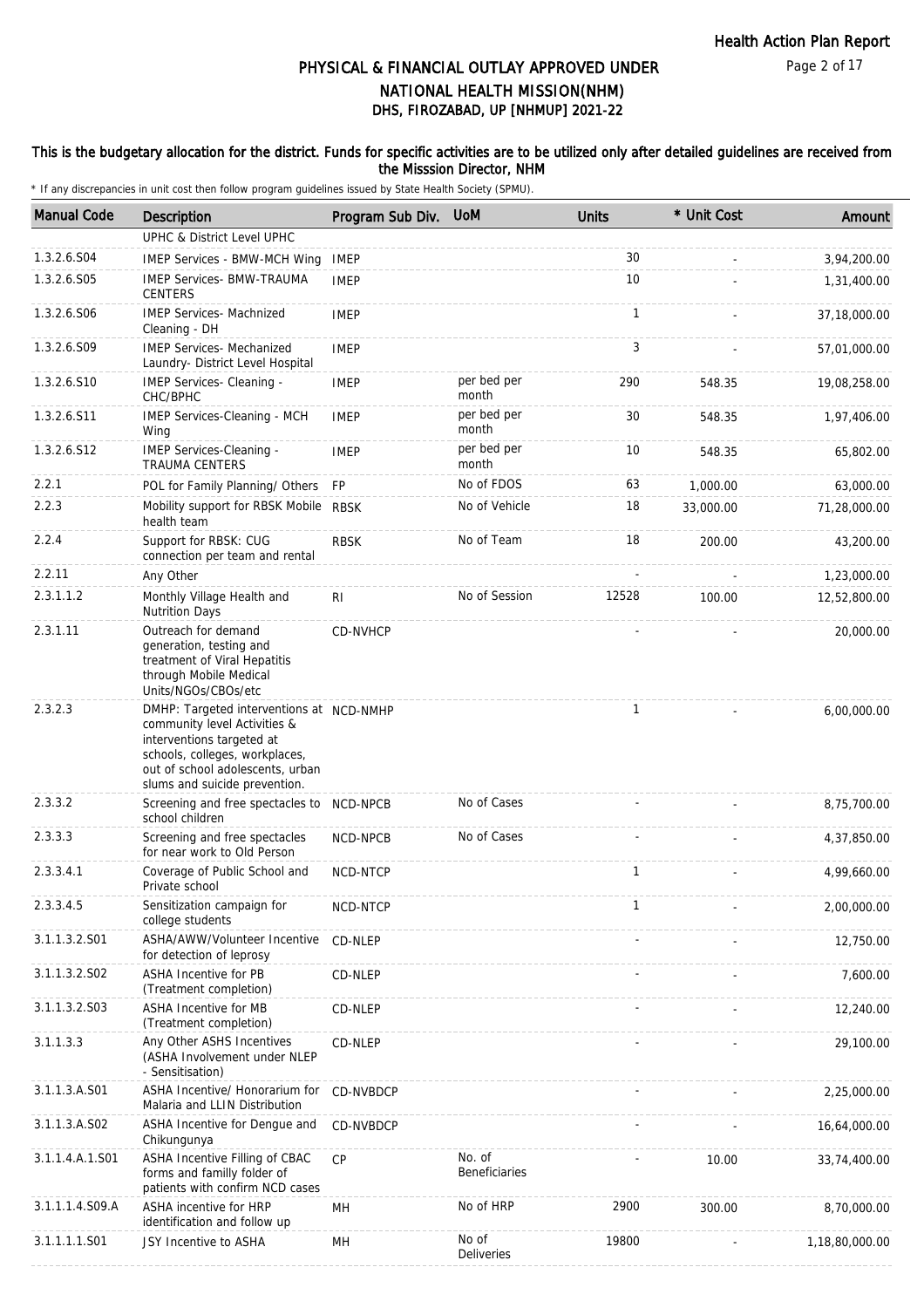#### This is the budgetary allocation for the district. Funds for specific activities are to be utilized only after detailed guidelines are received from the Misssion Director, NHM

| <b>Manual Code</b> | Description                                                                                                          | Program Sub Div. | <b>UoM</b>                               | <b>Units</b> | * Unit Cost | Amount         |
|--------------------|----------------------------------------------------------------------------------------------------------------------|------------------|------------------------------------------|--------------|-------------|----------------|
| 3.1.1.1.1.S03      | National Iron Plus Incentive for<br>mobilizing children and/or<br>ensuring compliance and<br>reporting (6-59 months) | <b>CH</b>        | No of ASHA                               | 1843         | 50.00       | 5,52,900.00    |
| 3.1.1.1.2.S01      | ASHA incentive under MAA<br>programme @ Rs 100 per ASHA<br>for quarterly mother's meeting                            | <b>CH</b>        | No of ASHA                               | 1843         | 100.00      | 7,37,200.00    |
| 3.1.1.1.2.S02      | Incentive for Home Based<br>Newborn Care programme                                                                   | CH               | No. of Child                             | 38744        | 250.00      | 96,86,000.00   |
| 3.1.1.1.2.S04      | Incentive for referral of SAM<br>cases to NRC and for follow up<br>of discharge SAM children from<br><b>NRCs</b>     | <b>CH</b>        | No.of SAM<br>Child referal &<br>followup | 1            | 150.00      | 28,800.00      |
| 3.1.1.1.2.S05      | Incentive for National<br>Deworming Day for mobilising<br>out of school children                                     | <b>RKSK</b>      | ASHA                                     | 3904         | 100.00      | 3,90,400.00    |
| 3.1.1.1.2.S06      | Incentive for IDCF for<br>prophylactic distribution of ORS<br>to family with under-five<br>children.                 | <b>CH</b>        | No of ASHA                               | 1843         | 100.00      | 1,84,300.00    |
| 3.1.1.1.2.S07      | Incentive to ASHA for Quaterly<br>Visit Under HBYC                                                                   | <b>CH</b>        | No of Children                           | 10762        | 50.00       | 26,90,500.00   |
| 3.1.1.1.3.S01      | ASHA Incentive under<br>Immunzation                                                                                  | R <sub>l</sub>   | No of Children                           | 59357        | 225.00      | 1,33,55,280.00 |
| 3.1.1.1.4.S08      | ASHA incentive for injectable<br>contraceptive (Antara)                                                              | FP               | No of Cases                              | 3692         | 100.00      | 3,69,200.00    |
| 3.1.1.1.4.S09.B    | Reimbursement of travel<br>expenses for accompanying a<br>women to facility for medical<br>abortion                  | FP               | No of Cases                              | 236          | 225.00      | 53,100.00      |
| 3.1.1.1.4.S09.C    | Reimbursement of travel<br>expenses for accompanying a<br>women to facility for surgical<br>abortion (MVA/EVA)       | FP               | No of Cases                              | 280          | 150.00      | 42,000.00      |
| 3.1.1.1.4.S01      | ASHA Incentives under Saas<br>Bahu Sammellan                                                                         | <b>FP</b>        | No of Events                             | 1532         | 100.00      | 1,53,200.00    |
| 3.1.1.1.4.S02      | ASHA Incentives under Nayi Pehl FP<br>Kit                                                                            |                  | No of Kits                               | 7372         | 100.00      | 7,37,200.00    |
| 3.1.1.1.4.S04      | ASHA PPIUCD incentive for<br>accompanying the client for<br>PPIUCD insertion                                         | FP               | No of Cases                              | 13673        | 150.00      | 20,51,016.00   |
| 3.1.1.1.4.S05      | ASHA PAIUCD incentive for<br>accompanying the client for<br>PAIUCD insertion                                         | <b>FP</b>        | No. of cases                             | 134          | 150.00      | 20,100.00      |
| 3.1.1.1.4.S06.A    | ASHA incentive under ESB<br>scheme for promoting spacing of<br>births between 02 children                            | FP               | No. of cases                             | 2270         | 500.00      | 11,35,000.00   |
| 3.1.1.1.4.S06.B    | ASHA incentive under ESB<br>scheme for promoting spacing of<br>02 years after marriage                               | FP               | No. of cases                             | 2270         |             | 11,35,000.00   |
| 3.1.1.1.4.S07      | <b>ASHA incentive under ESB</b><br>scheme for promoting Adoption<br>of Limiting Method upto Two<br>Children          | FP               | No of Cases                              | 382          | 1,000.00    | 3,82,000.00    |
| 3.1.1.5            | ASHA incentives for routine<br>activities                                                                            | CP               | No. of Rural &<br>Rurban ASHA            |              | 2,000.00    | 4,03,68,000.00 |
| 3.1.1.6.S01        | Incentive to ASHA Facilitator for<br>CBAC, HRP and SAM Tracking                                                      | CP               | No of AF                                 |              | 1,700.00    | 17,13,600.00   |
| 3.1.1.6.S02        | Incentive to ASHA for Health<br>Promotion Day                                                                        | СP               | No. of Rural &<br>Rurban ASHA            |              | 200.00      | 40,36,800.00   |
| 3.1.1.6.S03        | Incentive to ASHA under PMMVY                                                                                        | CP               | No. of<br><b>Beneficiaries</b>           |              | 100.00      | 11,90,000.00   |
| 3.1.1.6.S04        | ASHA Beema- Pradhan Mantri<br>Jeevan Jyoti & Suraksh Bima                                                            | <b>CP</b>        |                                          |              |             | 6,12,492.00    |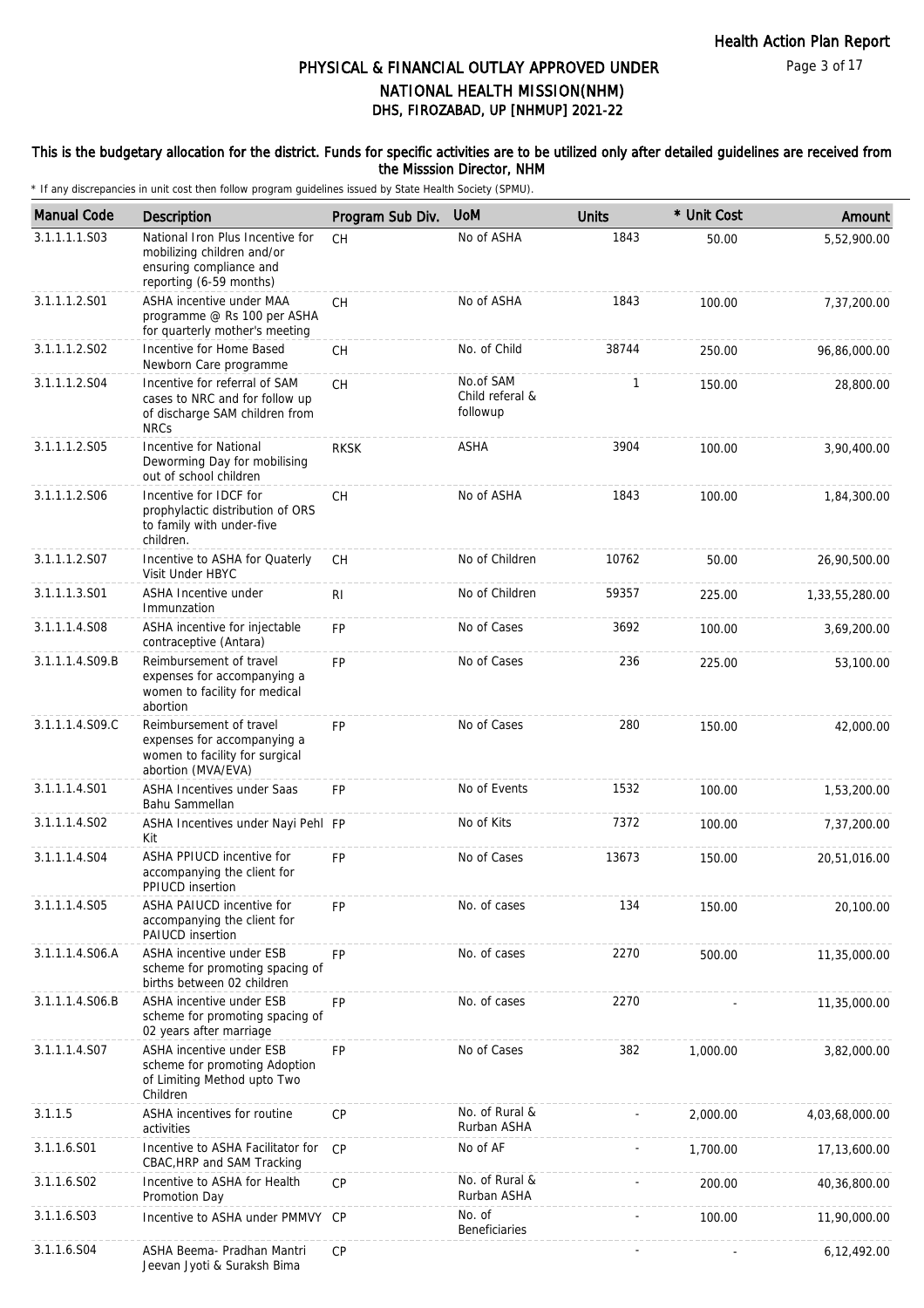#### This is the budgetary allocation for the district. Funds for specific activities are to be utilized only after detailed guidelines are received from the Misssion Director, NHM

| <b>Manual Code</b> | Description                                                                                                                       | Program Sub Div. | <b>UoM</b>                             | <b>Units</b> | * Unit Cost | Amount         |
|--------------------|-----------------------------------------------------------------------------------------------------------------------------------|------------------|----------------------------------------|--------------|-------------|----------------|
|                    | Yojna                                                                                                                             |                  |                                        |              |             |                |
| 3.1.1.6.S05        | Mother Group Meeting                                                                                                              | CP               | No. of Rural &<br>Rurban ASHA          |              |             | 47,60,000.00   |
| 3.1.3.1.1.S01      | Asha/ Asha Sangni Uniform                                                                                                         | CP               | No. of<br>Rural, Rurban<br>ASHA & AF   |              | 600.00      | 10,70,400.00   |
| 3.1.3.1.1.S02      | Asha/ Asha Sangni Umbrella                                                                                                        | CP               | No. of<br>Rural, Rurban<br>ASHA & AF   |              | 200.00      | 3,56,800.00    |
| 3.1.3.1.3          | Awards to ASHA's/Link workers                                                                                                     | <b>CP</b>        | No. of<br>Rural, Urban<br>,Rurban ASHA |              | 300.00      | 6,09,800.00    |
| 3.1.3.1.6          | Supervision costs by ASHA<br>facilitators (Shangni) (12<br>months)                                                                | CP               | No of AF                               |              | 7,200.00    | 72,57,600.00   |
| 3.1.1.1.3.S02.A    | Mobilization of children through<br>ASHA or other mobilizers                                                                      | R <sub>l</sub>   | No of Session                          | 26175        | 150.00      | 39,26,250.00   |
| 3.1.3.5.S01        | Incentive for other link workers<br>for Prepration of Due List of<br>Childrens to be immunized                                    | RI.              | No of Session                          | 41304        | 100.00      | 41,30,400.00   |
| 3.1.2.10.S03       | Incentive to ASHA Cluster<br>Meeting                                                                                              | CP               |                                        |              |             | 13,34,500.00   |
| 3.1.2.1.S01        | <b>Induction Training</b>                                                                                                         | <b>CP</b>        | No of Batch                            |              | 1,28,000.00 | 3,84,000.00    |
| 3.2.3.1.1          | <b>Treatment Supporter</b><br>Honorarium (Rs 1000)                                                                                | CD-RNTCP         |                                        |              |             | 24,30,000.00   |
| 3.2.3.1.2          | <b>Treatment Supporter</b><br>Honorarium (Rs 5000)                                                                                | CD-RNTCP         |                                        |              |             | 7,11,000.00    |
| 3.2.3.1.3          | Incentive for informant (Rs 500)                                                                                                  | CD-RNTCP         |                                        |              |             | 5,50,350.00    |
| 3.2.3.1.4.S01      | <b>State/District TB Forums</b>                                                                                                   | CD-RNTCP         |                                        |              |             | 5,000.00       |
| 3.2.3.1.4.S02      | Community Engagement<br>activities /Incentive for<br>community<br>volunteers/supervisors /LT etc<br>undertaking ACF               | CD-RNTCP         |                                        |              |             | 19,65,000.00   |
| 3.2.1.1.S02        | Other activities under Mission<br>Parivar Vikas: Demand<br>Generation (Saas Bahu<br>Sammellan)                                    | <b>FP</b>        | No of Events                           | 1532         | 1,500.00    | 22,98,000.00   |
| 3.3.3.2            | Training of PRI's<br>representatives/ Police<br>personnel/ Teachers/ Transport<br>personnel/ NGO personnel/<br>other stakeholders | <b>NCD-NTCP</b>  |                                        | $\mathbf{1}$ |             | 30,000.00      |
| 3.3.3.3            | Training of PRI under National<br>Program for Climate Change and<br>Human Health (NPCCHH)                                         | NCD-NPCCHH       |                                        | $\mathbf{1}$ |             | 70,000.00      |
| 3.3.4.S01          | <b>AAA Platform</b>                                                                                                               | CP               | No. of Rural &<br>Rurban ASHA          |              | 75.00       | 31,14,000.00   |
| 4.1.1              | <b>District Hospitals</b>                                                                                                         | CP               | No. of DH                              | $\mathbf{1}$ | 5,00,000.00 | 5,00,000.00    |
| 4.1.3              | <b>Community Health Centers</b>                                                                                                   | <b>CP</b>        | No of CHC                              | 10           | 2,50,000.00 | 25,00,000.00   |
| 4.1.4              | Primary Health Centers                                                                                                            | CP               | No of PHC                              | 52           | 87,500.00   | 45,50,000.00   |
| 4.1.5              | Sub Centers                                                                                                                       | CP               | No. of Sub<br>Centre                   |              | 10,000.00   | 22,00,000.00   |
| 4.1.6              | Village Health Sanitation &<br><b>Nutrition Committee</b>                                                                         | CP               | No. of VHSNC                           |              | 10,000.00   | 71,10,000.00   |
| 4.1.7.S01          | H&WC Additional Untied Grant-<br>SC                                                                                               | CP               | No. of HWC-<br><b>SC</b>               |              | 30,000.00   | 45,80,000.00   |
| 4.1.7.S02          | H&WC Additional Untied Grant-<br><b>PHC</b>                                                                                       | <b>CP</b>        | No. of HWC-<br>PHC                     |              | 50,000.00   | 22,50,000.00   |
| 5.1.1.2.8          | Infrastructure strengthening of<br>SC to H&WC                                                                                     | CP               | No. of HWC-<br><b>SC</b>               |              | 7,00,000.00 | 1,15,00,000.00 |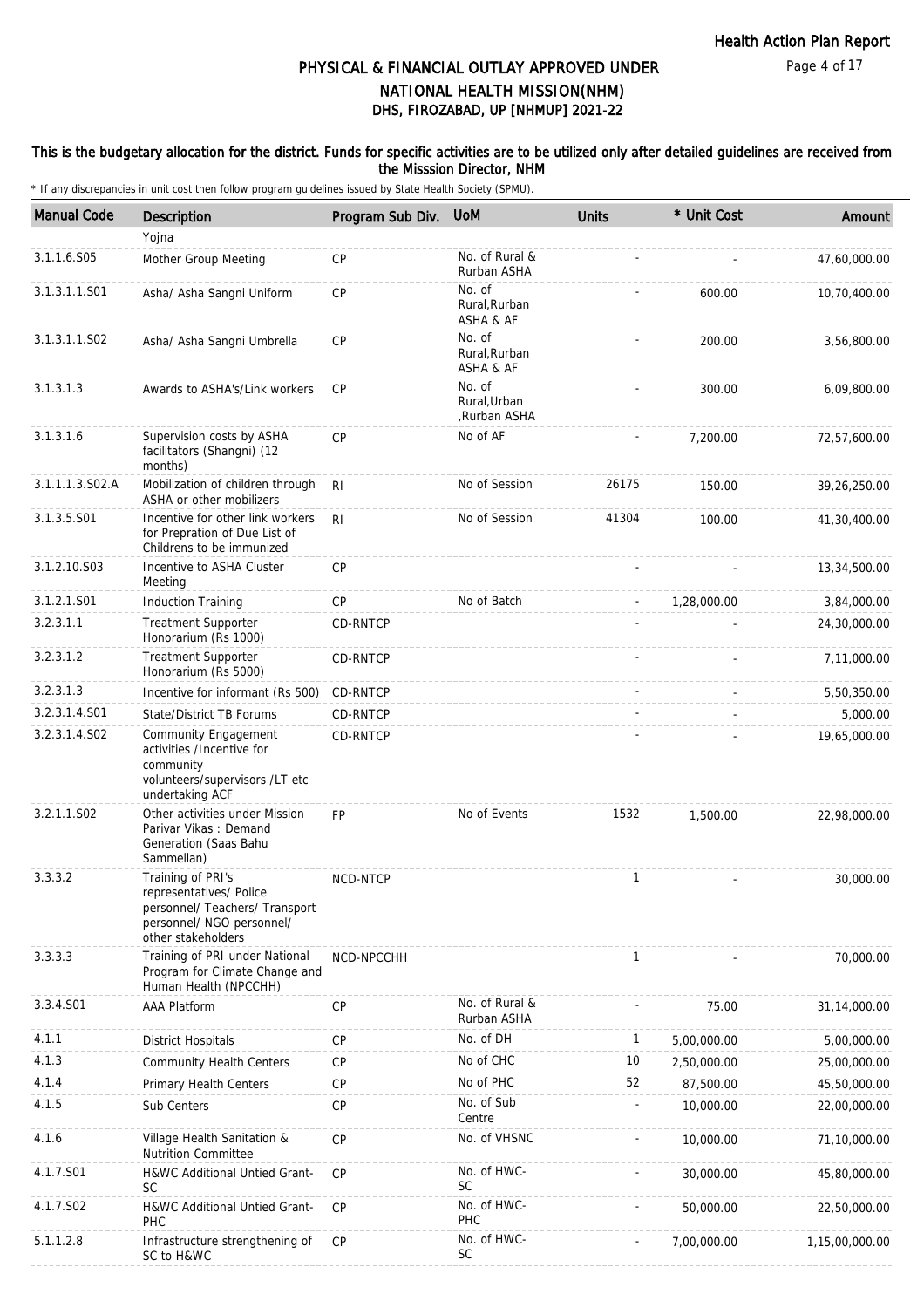Page 5 of 17

# DHS, FIROZABAD, UP [NHMUP] 2021-22 PHYSICAL & FINANCIAL OUTLAY APPROVED UNDER NATIONAL HEALTH MISSION(NHM)

#### This is the budgetary allocation for the district. Funds for specific activities are to be utilized only after detailed guidelines are received from the Misssion Director, NHM

| <b>Manual Code</b> | <b>Description</b>                                                        | Program Sub Div.  | <b>UoM</b>                        | <b>Units</b>   | * Unit Cost | Amount       |
|--------------------|---------------------------------------------------------------------------|-------------------|-----------------------------------|----------------|-------------|--------------|
| 5.1.1.2.9          | Infrastructure strengthening of<br>PHC to H&WC                            | CP                | No. of HWC-<br>PHC                |                | 2,74,000.00 | 41,62,000.00 |
| 5.1.2              | Sub Centre Rent and<br>Contingencies                                      | CP                |                                   |                |             | 13,86,000.00 |
| 5.3.3              | Blood bank/ Blood storage/ Day<br>care centre for<br>hemoglobinopathies   | <b>BLOOD CELL</b> | Lumpsump                          |                |             | 1,50,000.00  |
| 5.3.9              | Safety Pits                                                               | RI                | No of piece                       | 15             | 6,000.00    | 90,000.00    |
| 5.3.14             | Civil Works under RNTCP                                                   | CD-RNTCP          |                                   | $\omega$       |             | 2,50,000.00  |
| 6.1.1.1.2.S02      | FRU Strengthening                                                         | MH                | List of<br>Different<br>Equipment |                |             | 5,20,599.00  |
| 6.1.1.1.5          | Any other Equipment<br>(Instrument and Equipment for<br>HWC)              | MН                | List of<br>Different<br>Equipment | 4              |             | 8,00,000.00  |
| 6.1.1.2.4.S05      | Procurement of Phototherepy for CH<br><b>NBSU</b>                         |                   | No of Units                       | $\overline{2}$ | 65,000.00   | 1,30,000.00  |
| 6.1.1.2.4.S06      | Procurement of Radiant Warmer CH<br>for NBSU                              |                   | No of Units                       | 4              | 65,000.00   | 2,40,000.00  |
| 6.1.1.3.3          | Minilap kits                                                              | <b>FP</b>         | No of Kits                        | 15             | 3.000.00    | 45,000.00    |
| 6.1.1.3.5          | PPIUCD forceps                                                            | FP                | No of Kelly<br>forcep             | 50             | 600.00      | 30,000.00    |
| 6.1.5.1.1          | Grant-in-aid for Vision Centre<br>(PHC) (Govt.)                           | NCD-NPCB          |                                   |                |             | 1,00,000.00  |
| 6.1.1.21.1         | Recurring GIA: Machinery &<br>Equipment for DH                            | NCD-NPHCE         |                                   | $\mathbf{1}$   |             | 1,50,000.00  |
| 6.1.5.5            | Procurement for Universal<br>Screening of NCDs                            | NCD-NPCDCS        |                                   | $\mathbf{1}$   |             | 52,80,000.00 |
| 6.1.2.6.F1.S03     | IT Recurring Expenses for PHC                                             | CP                |                                   |                |             | 1,60,000.00  |
| 6.1.2.6.F1.S04     | Laptop for HWC-PHC                                                        | CP                |                                   |                |             | 8,45,000.00  |
| 6.1.4.3.1          | <b>MCR</b>                                                                | CD-NLEP           |                                   |                |             | 16,000.00    |
| 6.1.4.3.2          | Aids/Appliance                                                            | CD-NLEP           |                                   |                |             | 17,000.00    |
| 6.1.4.3.3          | Equipment                                                                 | CD-NLEP           |                                   |                |             | 5,000.00     |
| 6.1.6.1            | Repairs of Laparoscopes                                                   |                   | No of<br>Laproscopes              | $\mathbf{1}$   | 25,000.00   | 25,000.00    |
| 6.2.1.1.A7.S05.a   | Drugs & Consumables Normal<br>Delivery L1 Facility                        | MH                | No of<br><b>Deliveries</b>        | 800            |             | 16,000.00    |
| 6.2.1.1.A7.S05.b   | Drugs & Consumables Normal<br>Delivery L2 Facility                        | MH                | No of<br>Deliveries               | 14700          |             | 5,88,000.00  |
| 6.2.1.1.A7.S05.c   | Drugs & Consumables Normal<br>Delivery L3 Facility                        | MH                | No of<br>Deliveries               | 16600          |             | 13,28,000.00 |
| 6.2.1.1.A7.S05.d   | Drugs & Consumables Caesarean MH<br>Delivery L3 Facility                  |                   | No of<br>Deliveries               | 600            |             | 2,16,000.00  |
| 6.2.1.2.2.12       | AEFI kit under RI Program                                                 | RI                | No. of Kits                       | 77             | 200.00      | 15,400.00    |
| 6.2.1.3.1          | Nayi Pehl Kit                                                             | FP                | No of Kits                        | 7372           | 220.00      | 16,21,840.00 |
| 6.2.1.5.1          | Medicine for Mobile health team                                           | <b>RBSK</b>       | No of Team                        | 18             | 5,000.00    | 90,000.00    |
| 6.2.1.6.1          | Red/Black plastic bags et                                                 | R <sub>1</sub>    | No of Session                     | 62640          | 9.00        | 5,63,760.00  |
| 6.2.1.6.2          | Bleach/Hypochlorite solution/<br>Twin bucket                              | <b>RI</b>         | No of Facilities                  |                |             | 27,000.00    |
| 6.2.2.1.1          | New ASHA Drug Kits                                                        | CP                | No of ASHA                        |                | 750.00      | 59,250.00    |
| 6.2.2.1.4          | Replenishment of ASHA HBNC<br>kits                                        | <b>CP</b>         | No of ASHA                        |                | 150.00      | 1,68,450.00  |
| 6.2.2.2.2          | Drugs and Supplies for blood<br>related disorders-<br>Haemoglobinopathies | <b>BLOOD CELL</b> |                                   |                |             | 50,000.00    |
| 6.2.2.4.1          | Drugs & Supplies for Ayush                                                | <b>AYUSH</b>      | No of Doctors                     | 29             | 50,000.00   | 14,50,000.00 |
| 6.2.2.6.1          | Lab strengthening of SHC - HWC CP                                         |                   |                                   |                |             | 32,25,000.00 |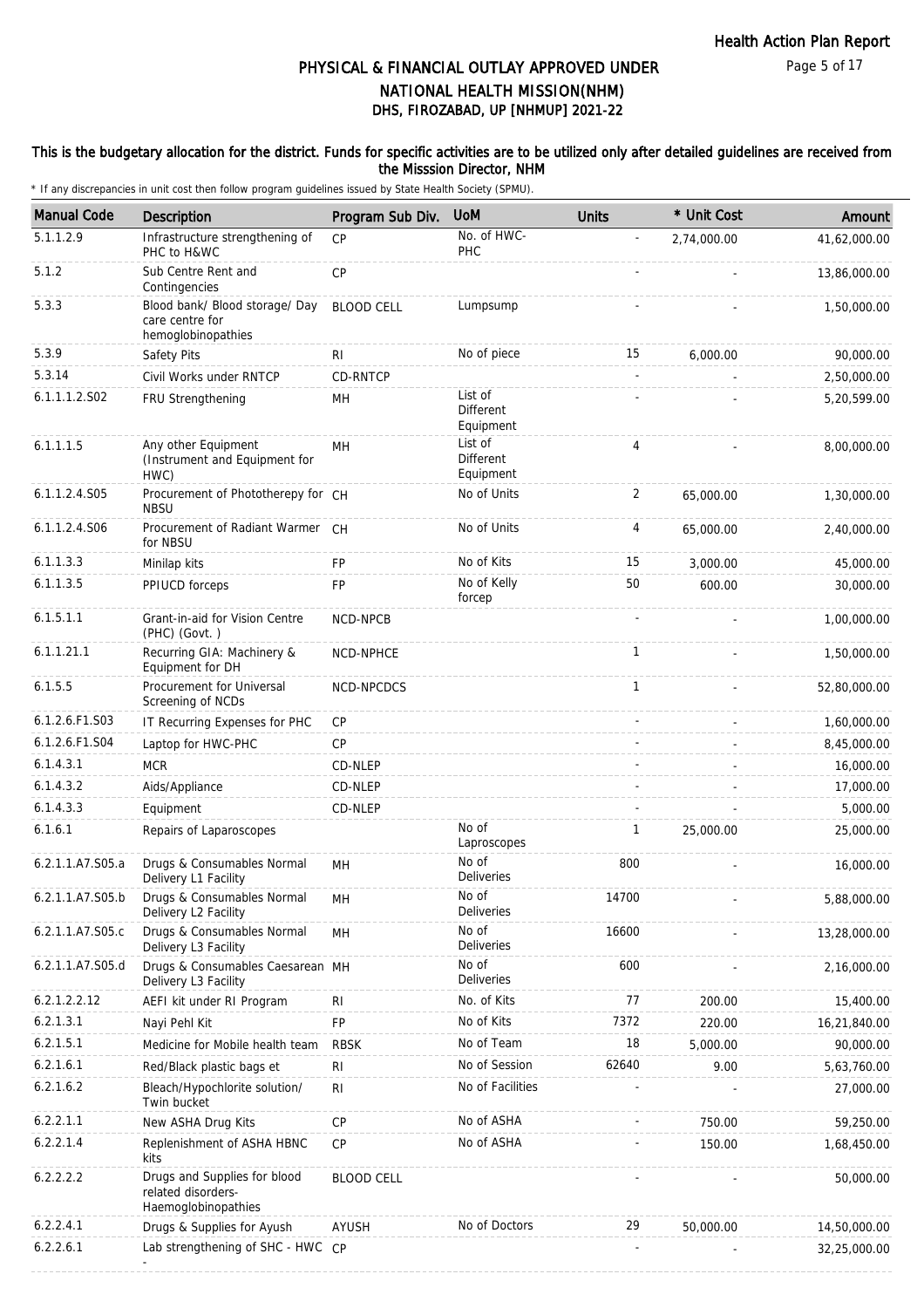Page 6 of 17

# DHS, FIROZABAD, UP [NHMUP] 2021-22 PHYSICAL & FINANCIAL OUTLAY APPROVED UNDER NATIONAL HEALTH MISSION(NHM)

#### This is the budgetary allocation for the district. Funds for specific activities are to be utilized only after detailed guidelines are received from the Misssion Director, NHM

| <b>Manual Code</b> | Description                                                                                                | Program Sub Div. | <b>UoM</b>                                             | <b>Units</b> | * Unit Cost | Amount         |
|--------------------|------------------------------------------------------------------------------------------------------------|------------------|--------------------------------------------------------|--------------|-------------|----------------|
| 6.2.2.6.2          | Lab strengthening of PHC - HWC                                                                             | CP               |                                                        |              |             | 26,50,000.00   |
| 6.2.3.1.1          | Chloroquine phosphate tablets                                                                              | CD-NVBDCP        |                                                        |              |             | 15,000.00      |
| 6.2.3.1.2          | Primaquine tablets 2.5 mg                                                                                  | CD-NVBDCP        |                                                        |              |             | 7,500.00       |
| 6.2.3.1.3          | Primaquine tablets 7.5 mg                                                                                  | CD-NVBDCP        |                                                        |              |             | 15,000.00      |
| 6.2.3.1.12         | RDT Malaria - bi-valent (For Non CD-NVBDCP<br>Project states)                                              |                  |                                                        |              |             | 2,13,500.00    |
| 6.2.3.2.1          | Supportive drugs, lab. Reagents                                                                            | CD-NLEP          |                                                        |              |             | 13,000.00      |
| 6.2.3.3.1          | Laboratory Materials                                                                                       | CD-RNTCP         |                                                        |              |             | 22,32,200.00   |
| 6.2.3.3.2          | Procurement of Drugs                                                                                       | CD-RNTCP         |                                                        |              |             | 9,40,000.00    |
| 6.2.4.1.1          | Assistance for<br>consumables/drugs/medicines to<br>the Govt./District Hospital for<br>Cat sx etc          | NCD-NPCB         | No of Cases                                            |              |             | 15,40,200.00   |
| 6.2.4.5.1          | Drugs & Consumables for NCD<br>Management (incl. Diabetes,<br>Hypertension, Strokes etc)for<br>whole dist. | NCD-NPCDCS       |                                                        | $\mathbf{1}$ |             | 2,00,000.00    |
| 6.2.4.5.3          | Drugs & Diagnostic for NCD<br>Management incl. Diabetes,<br>Hypertension, Strokes etc                      | NCD-NPCDCS       |                                                        |              |             | 3,60,000.00    |
| 6.2.4.5.6          | Drugs & supplies for Universal<br>Screening of NCDs                                                        | NCD-NPCDCS       |                                                        | $\mathbf{1}$ |             | 30,80,000.00   |
| $6.1.3.2.a.$ S01   | Free Diagnostics for Pregnant<br>women under JSSK - USG on<br>PPP for PMSMA                                | MH               | No of ANC                                              | 1200         |             | 3,60,000.00    |
| $6.1.3.2.a.$ SO2   | Free Diagnostics for Pregnant<br>women under JSSK- AVD for for<br>HIV & Syphilis at VHNDs                  | MH               | No of ANC                                              | 302          |             |                |
| 6.1.3.2.a.S03      | Free Diagnostics for Pregnant<br>women under JSSK-MH                                                       | MH               | No of ANC                                              | 69000        |             | 6,90,000.00    |
| 6.1.3.2.b          | Free Diagnostics for Sick infants<br>under JSSK                                                            | CH               | No of Units                                            | $\mathbf{1}$ |             | 1,20,000.00    |
| 6.3.1.S03          | Any other (please specify)                                                                                 |                  |                                                        |              |             | 82,00,000.00   |
| 7.5.1              | Tribal Patient Support &<br><b>Transportation Charges</b>                                                  | CD-RNTCP         |                                                        |              |             | 1,73,800.00    |
| 7.5.2              | Sample collecton &<br>transportation charges                                                               | CD-RNTCP         |                                                        |              |             | 4,38,700.00    |
| 8.1.1.1            | ANMs - MH                                                                                                  | MН               | No of MH ANM                                           | 123          |             | 2,47,07,711.00 |
| 8.1.1.1.S01        | ANM For New Sub-Center - CP                                                                                | СP               |                                                        |              |             | 33,82,082.00   |
| 8.1.1.2.S05        | Staff Nurses-MH                                                                                            | MH               | No of MH<br><b>Staff Nurse</b>                         | 69           |             | 2,17,48,671.00 |
| 8.1.1.2.S11        | Staff Nurse HWC - CP                                                                                       | <b>CP</b>        |                                                        |              |             | 71,94,365.00   |
| 8.1.1.2.S12        | Staff Nurses HWC - MH                                                                                      | MH               |                                                        | 12           |             | 14,40,936.00   |
| 8.1.1.5.S02        | Laboratory Technicians -HR                                                                                 | <b>HR</b>        |                                                        | 6            |             | 15,88,896.00   |
| 8.1.1.5.S03        | Laboratory Technicians -NPPCF                                                                              | NCD-NPPCF        |                                                        |              |             | 1,32,000.00    |
| 8.1.1.5.S04        | Laboratory Technicians - RNTCP                                                                             | CD-RNTCP         |                                                        |              |             | 37,47,848.00   |
| 8.1.1.6.S05        | OT Technician                                                                                              | <b>MIS</b>       | No of MH OT<br>technician                              |              |             | 9,73,800.00    |
| 8.1.1.9            | Radiographer/ X-ray technician                                                                             | <b>HR</b>        |                                                        | 2            |             | 5,29,632.00    |
| 8.1.1.12.S02       | Para Medical Worker CD-NLEP                                                                                | CD-NLEP          |                                                        |              |             | 3,09,292.00    |
| 8.1.2.1.S04        | Obstetricians and Gynaecologists MH<br>-MH                                                                 |                  | No of MH<br>Obstetricians<br>and<br>Gynaecologist<br>S |              |             | 47,40,000.00   |
| 8.1.2.3.S05        | Anaesthetists -MH                                                                                          | MH               | No of MH<br>Anesthetic                                 |              |             | 32,40,000.00   |
| 8.1.2.4.S02        | Surgeons-DH Strengthening                                                                                  | <b>HS</b>        |                                                        |              |             | 16,00,830.00   |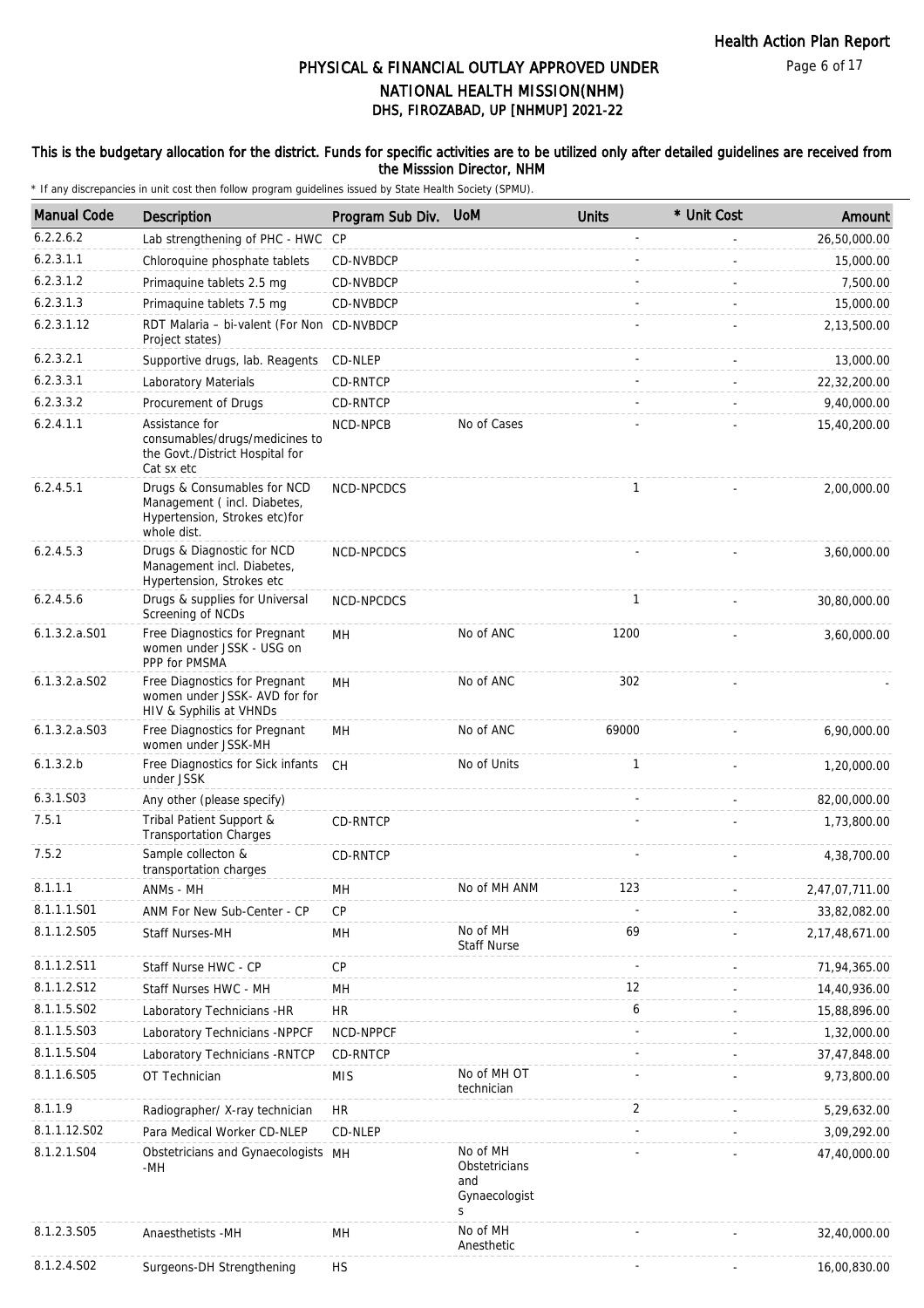Page 7 of 17

# DHS, FIROZABAD, UP [NHMUP] 2021-22 PHYSICAL & FINANCIAL OUTLAY APPROVED UNDER NATIONAL HEALTH MISSION(NHM)

#### This is the budgetary allocation for the district. Funds for specific activities are to be utilized only after detailed guidelines are received from the Misssion Director, NHM

| <b>Manual Code</b> | Description                                                                              | Program Sub Div. | <b>UoM</b>                     | <b>Units</b>   | * Unit Cost | Amount         |
|--------------------|------------------------------------------------------------------------------------------|------------------|--------------------------------|----------------|-------------|----------------|
| 8.1.2.6.S03        | Pathologists/ Haemotologists-                                                            | <b>HS</b>        |                                |                |             | 12,00,000.00   |
|                    | DH Strengthening                                                                         |                  |                                |                |             |                |
| 8.1.3.1.S01        | Physician/Consultant Medicine-<br>DH Strengthening                                       | <b>HS</b>        |                                |                |             | 12,00,000.00   |
| 8.1.3.3.S01        | Orthopaedics- DH Strengthening                                                           | <b>HS</b>        |                                |                |             | 31,28,895.00   |
| 8.1.3.4.S01        | <b>ENT-DH Strengthening</b>                                                              | <b>HS</b>        |                                |                |             | 14,55,300.00   |
| 8.1.3.5.S01        | Ophthalmologists-NCD-NPCB                                                                | NCD-NPCB         |                                |                |             | 11,59,804.00   |
| 8.1.3.10.S01       | FRU Operationalization for<br>Gynae & anesthetist specialist on<br>call from govt sector | MН               | No of C<br>Section             | 10             |             | 30,000.00      |
| 8.1.3.10.S02       | FRU Operationalization<br>Gynecologists specialist on call<br>from pvt sector            | MH               | No of C<br>Section             | 5              |             | 22,500.00      |
| 8.1.3.10.S03       | FRU Operationalization<br>anesthetist specialist on call for<br>from pvt sector          | MН               | No of C<br>Section             | 5              |             | 15,000.00      |
| 8.1.4.1.S01        | Dental Surgeons- DH &CHC                                                                 | <b>HR</b>        |                                | 4              |             | 27,93,504.00   |
| 8.1.5.S02          | Medical Officers - DH<br>Strengthening                                                   | <b>HS</b>        |                                |                |             | 9,26,000.00    |
| 8.1.5.S03          | Medical Officers - MH                                                                    | MH               | No of MH LMO                   |                |             | 31,92,000.00   |
| 8.1.5.S06          | Medical Officers -CD-RNTCP                                                               | CD-RNTCP         |                                |                |             | 3,60,000.00    |
| 8.1.6.1            | <b>AYUSH MOs</b>                                                                         | AYUSH            |                                | 30             |             | 1,51,49,074.00 |
| 8.1.6.2            | Pharmacist - AYUSH                                                                       | AYUSH            |                                | 5              |             | 10,83,447.00   |
| 8.1.7.1.1          | MOs-AYUSH                                                                                | <b>RBSK</b>      |                                | 38             |             | 1,56,20,736.00 |
| 8.1.7.1.2.S02      | MOs-Dental MO/ BDS                                                                       | <b>RBSK</b>      |                                | 4              |             | 28,54,320.00   |
| 8.1.7.1.3          | <b>Staff Nurse</b>                                                                       | <b>RBSK</b>      |                                | 8              |             | 26,91,072.00   |
| 8.1.7.1.4          | <b>ANM</b>                                                                               | <b>RBSK</b>      |                                | 13             |             | 23,91,432.00   |
| 8.1.7.1.5.S01      | Para Medical Worker                                                                      | <b>RBSK</b>      |                                | 14             |             | 33,90,912.00   |
| 8.1.7.1.5.S02      | Pharmacists                                                                              | <b>RBSK</b>      |                                | $\overline{7}$ |             | 12,25,814.00   |
| 8.1.8.1            | <b>Medical Officers</b>                                                                  | СH               | No. of Mos                     | $\mathbf{1}$   |             | 7,20,000.00    |
| 8.1.8.2            | <b>Staff Nurse</b>                                                                       | <b>CH</b>        | No. of SNs                     | 4              |             | 13, 19, 256.00 |
| 8.1.8.3            | Cook cum caretaker                                                                       | CH               | No. of Cook<br>cum Caretaker   | 2              |             | 3,08,551.00    |
| 8.1.8.5            | Feeding demonstrator for NRC                                                             | СH               | No. of FDs                     | $\mathbf{1}$   |             | 99,000.00      |
| 8.1.9.1.S01        | Paediatrician SNCU-CH                                                                    | CH               | No. of<br>Peadiatrician        | 3              |             | 27,00,000.00   |
| 8.1.9.3.S01        | Staff Nurse - SNCU/KMC                                                                   | <b>CH</b>        | No. of SNs                     | 12             |             | 37, 14, 147.00 |
| 8.1.9.3.SO2        | Staff Nurse -NBSU                                                                        | CH               | No. of SNs                     | 12             |             | 30,53,765.00   |
| 8.1.9.6.S02        | Others- SNCU Staff (Ward<br>Aaya/ Cleaner/ Security Guard)                               | CH               |                                | 9              |             | 16,09,484.00   |
| 8.1.9.6.S03        | Others- SNCU Staff DEO                                                                   | CH               | no. of Posts                   | $\mathbf{1}$   |             | 2,49,046.00    |
| 8.1.12.1           | Mid-level Service Provider                                                               | СP               |                                |                |             | 79,03,110.00   |
| 8.1.12.2           | Performance incentive for Mid-<br>level service providers                                | <b>CP</b>        | No. of HWC-<br>CHO             |                | 15,000.00   | 51,75,000.00   |
| 8.1.13.1.S03       | Counsellor -RMNCHA-FW                                                                    | FP               | No of<br>Counsellors/m<br>onth | 3              | 15,073.00   | 6,41,903.00    |
| 8.1.13.10          | TBHV-CD-RNTCP                                                                            | CD-RNTCP         |                                |                |             | 34,62,724.00   |
| 8.1.13.16          | Ophthalmic Assistant/<br>Refractionist NCD-NPCB                                          | NCD-NPCB         |                                |                |             | 2,34,933.00    |
| 8.1.13.22.S01      | Audiomatric<br>Assisstant/Audiologist UPHSSP                                             | <b>HS</b>        | No of Staff                    |                |             | 2,82,365.00    |
| 8.1.13.22.S04      | Lab Technician UPHSSP                                                                    | <b>HS</b>        |                                |                |             | 5,08,258.00    |
| 8.1.13.22.S05      | Optometrist UPHSSP                                                                       | <b>HS</b>        |                                |                |             | 2,54,129.00    |
| 8.1.13.22.S06      | OT Technician UPHSSP                                                                     | <b>HS</b>        |                                |                |             | 2,54,129.00    |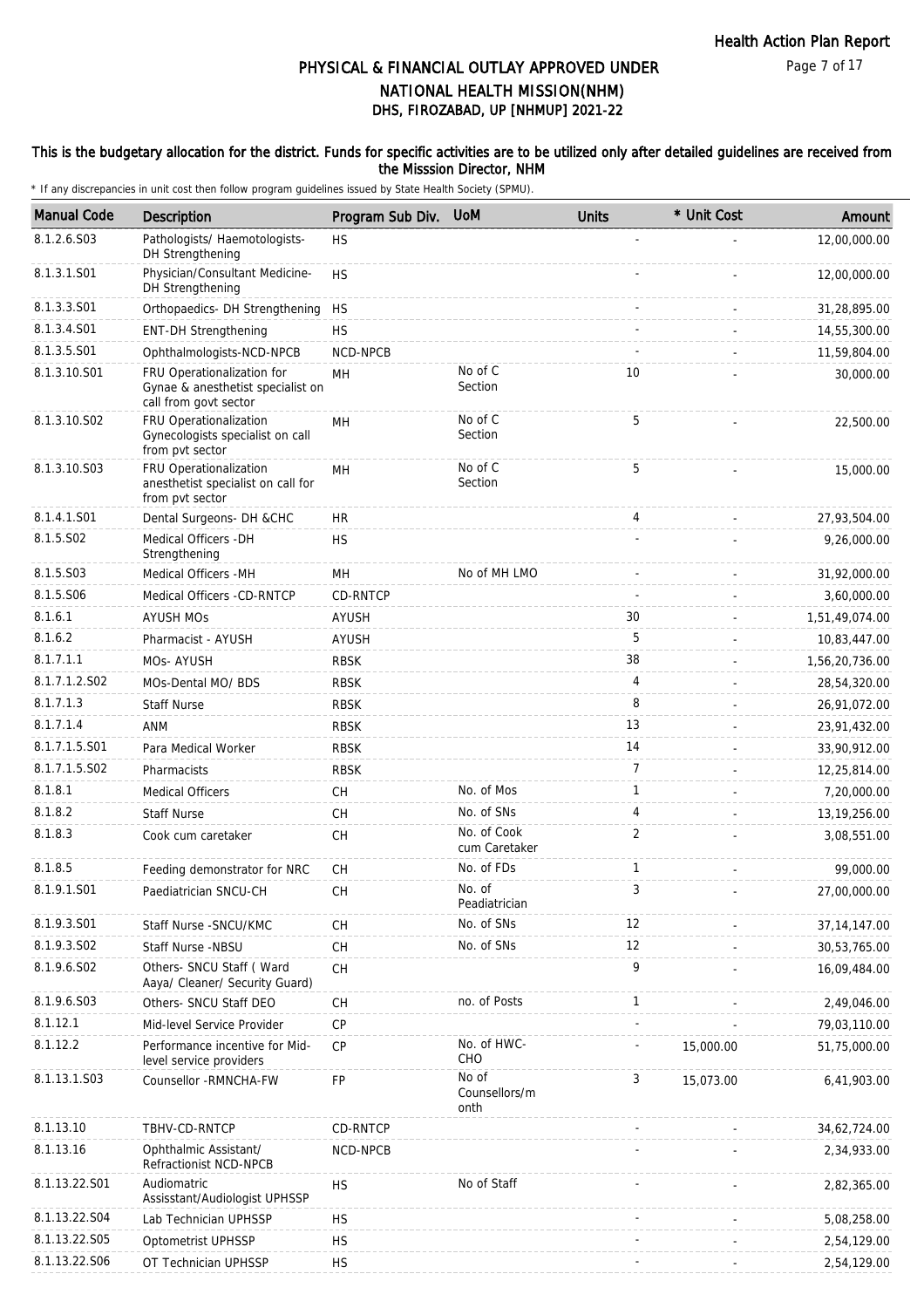#### This is the budgetary allocation for the district. Funds for specific activities are to be utilized only after detailed guidelines are received from the Misssion Director, NHM

| <b>Manual Code</b> | Description                                                                                  | Program Sub Div.  | <b>UoM</b>                      | <b>Units</b>   | * Unit Cost  | Amount         |
|--------------------|----------------------------------------------------------------------------------------------|-------------------|---------------------------------|----------------|--------------|----------------|
| 8.1.13.22.S07      | Rogi Sahayata Kendra Manager                                                                 | QA                |                                 | $\overline{2}$ |              | 5,65,600.00    |
| 8.1.13.22.S09      | <b>Staff Nurse UPHSSP</b>                                                                    | <b>HS</b>         |                                 |                |              | 1,39,47,437.00 |
| 8.1.13.22.S13      | Rogi Sahayata Kendra Operator                                                                | QA                |                                 | 2              |              | 3,34,682.00    |
| 8.1.13.22.S14      | Ward Aaya/Boy UPHSSP                                                                         | <b>HS</b>         |                                 |                |              | 33,20,829.00   |
| 8.1.14.1.S01       | MO (Blood Bank)                                                                              | <b>BLOOD CELL</b> |                                 |                |              | 7,20,000.00    |
| 8.1.14.2           | <b>Staff Nurse</b>                                                                           | <b>BLOOD CELL</b> |                                 |                |              | 2,78,000.00    |
| 8.1.14.4.S02       | Lab Technician (BB)                                                                          | <b>BLOOD CELL</b> |                                 |                |              | 6,68,000.00    |
| 8.1.14.5.S01       | Others- Counsellor                                                                           | <b>BLOOD CELL</b> |                                 |                |              | 3,31,000.00    |
| 8.1.14.5.S02       | Others- Lab Technicians                                                                      | <b>BLOOD CELL</b> |                                 |                |              | 13,27,000.00   |
| 8.1.14.5.S03       | Others-Lab Attendant                                                                         | <b>BLOOD CELL</b> |                                 |                |              | 4,65,000.00    |
| 8.1.14.5.S05       | Others-Lab Attendant - BSU                                                                   | <b>BLOOD CELL</b> |                                 |                |              | 6,00,000.00    |
| 8.1.16.2.S01       | Cold Chain Handlers                                                                          | RI                |                                 |                |              | 2,10,899.00    |
| 8.1.16.6.S01       | Data Entry Operator BB                                                                       | <b>BLOOD CELL</b> |                                 |                |              | 2,26,000.00    |
| 8.1.16.7.S02       | Sweeper- NCD- Blood bank                                                                     | <b>BLOOD CELL</b> |                                 |                |              | 2,24,000.00    |
| 8.1.16.7.S03       | Sweeper-NCD-Blood Storage                                                                    | <b>BLOOD CELL</b> |                                 |                |              | 4,33,000.00    |
|                    | Unit                                                                                         |                   |                                 |                |              |                |
| 8.1.16.7.S05       | Cleaner -NRC                                                                                 | CН                | no. of Posts                    | 1              |              | 1,78,831.00    |
| 8.4.1              | Additional Allowances/<br>Incentives to Medical Officers                                     | MH                |                                 | 5              |              | 1,20,000.00    |
| 8.4.7              | Incentive to provider for PPIUCD FP<br>services @Rs 150 per PPIUCD<br>insertion              |                   | No of Cases                     | 10273          | 150.00       | 15,40,950.00   |
| 8.4.8              | Incentive to provider for PAIUCD FP<br>Services @Rs 150 per PAIUCD<br>insertion              |                   | No of Cases                     | 134            | 150.00       | 20,100.00      |
| 8.4.9              | Team based incentives for<br>Health & Wellness Centers<br>(H&WC Sub Center)                  | <b>CP</b>         | No of HWC                       |                | 11,000.00    | 37,95,000.00   |
| 8.4.10             | Team based incentives for<br>Health & Wellness Centers<br>(H&WC PHC)                         | <b>CP</b>         | No of HWC                       |                | 11,000.00    | 25,02,750.00   |
| 8.4.11             | Incentives under NVHCP for MO,<br>Pharmacist and LT                                          | CD-NVHCP          |                                 |                |              | 22,200.00      |
| 8.4.12.S01         | HRP identification and follow up<br>for ANM                                                  | MН                | No of HRP                       | 2900           | 200.00       | 5,80,000.00    |
| 8.4.12.S03         | Performance based Incentives to FP<br>RMNCHA Counselors in Family<br>Planning                |                   | No of Cases                     | 396            | 50.00        | 19,800.00      |
| 8.4.12.S04         | RI Cold chain handlers incentive                                                             | R <sub>l</sub>    | Lumpsump                        | 17             | 2,400.00     | 4,89,600.00    |
| 9.2.1.1.7          | Training of Staff Nurses/ANMs /<br>LHVs in SBA                                               | Nursing           |                                 | 1              | 10,86,520.00 | 10,86,520.00   |
| 9.2.1.2.4          | Orienation activities on vitamin A CH<br>supplemenation and Anemia<br>Mukta Bharat Programme |                   | No of Batch                     | 18             |              | 63,996.00      |
| 9.2.1.2.19         | 4 days Trainings on IYCF for<br>MOs, SNs, ANMs of all DPs and<br>SCs                         | <b>CH</b>         | No of Batch                     | 6              |              | 4,88,400.00    |
| 9.2.1.2.20         | Orientation on National<br>Deworming Day                                                     | <b>RKSK</b>       | per participant                 | 84             | 100.00       | 1,67,040.00    |
| 9.2.1.3.2.S01      | <b>Qtr.Review/orientation meeting</b><br>at Block Level for ANM                              | <b>FP</b>         | No of<br>Orientation<br>meeting | 36             | 1,000.00     | 36,000.00      |
| 9.2.1.3.2.S02      | Otr. Review/orientation meeting<br>of ASHA/ANM OF 20 Urban<br>District at Districts Level    | <b>FP</b>         | No of<br>Orientation<br>meeting | 11             | 2,000.00     | 88,000.00      |
| 9.2.1.3.23         | Training of Medical officers<br>(Injectible Contraceptive<br>Trainings)                      | <b>FP</b>         | No of Batch                     | $\mathbf{1}$   | 41,800.00    | 41,800.00      |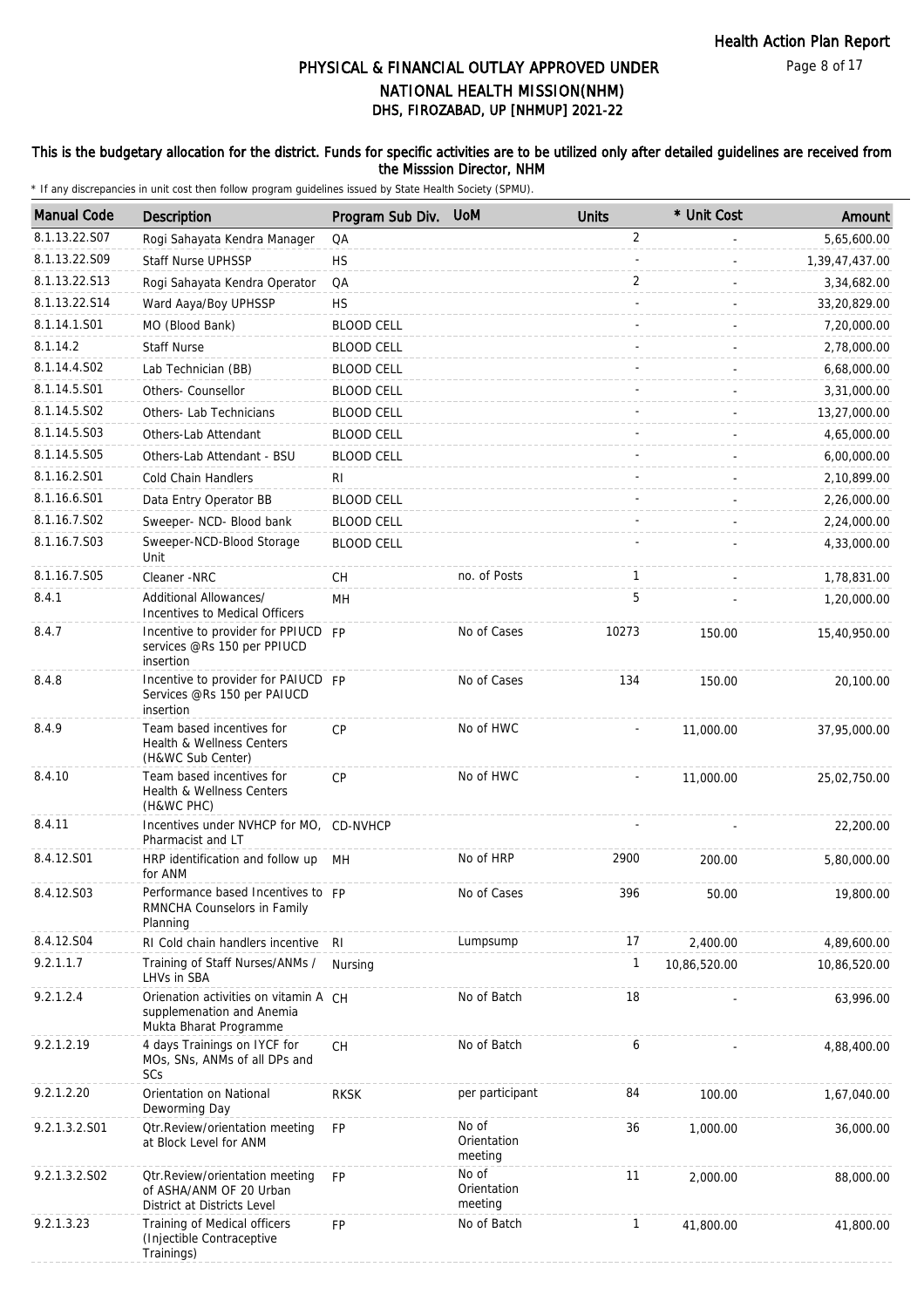#### This is the budgetary allocation for the district. Funds for specific activities are to be utilized only after detailed guidelines are received from the Misssion Director, NHM

| <b>Manual Code</b> | Description                                                                                                             | Program Sub Div. | <b>UoM</b>            | <b>Units</b>   | * Unit Cost | Amount       |
|--------------------|-------------------------------------------------------------------------------------------------------------------------|------------------|-----------------------|----------------|-------------|--------------|
| 9.2.1.3.24         | Training of AYUSH doctors<br>(Injectible Contraceptive<br>Trainings)                                                    | <b>FP</b>        | No of Batch           | $\mathbf{1}$   | 22,800.00   | 22,800.00    |
| 9.2.1.3.25         | Training of Nurses (Staff<br>Nurse/LHV/ANM) (Injectible<br>Contraceptive Trainings)                                     | FP               | No of Batch           | $\mathbf{1}$   | 35,800.00   | 35,800.00    |
| 9.2.1.3.27.S01     | FP-LMIS training-Urban Staffs<br>and others                                                                             | <b>FP</b>        |                       | $\mathbf{1}$   | 46,900.00   | 46,900.00    |
| 9.2.1.3.27.S02     | FP-LMIS training- ASHA Sangni<br>Refresher                                                                              | <b>FP</b>        |                       | $\overline{2}$ | 4,900.00    | 9,800.00     |
| 9.2.1.4.13.C       | Any other (please specify) Kishor RKSK<br>Swasyhya Manch                                                                |                  | No of Events          | 20             | 5,000.00    | 1,00,000.00  |
| 9.2.1.7.1.S01      | Training under Immunisation-<br><b>CCH</b>                                                                              | R <sub>l</sub>   | Lumpsump              |                |             | 57,800.00    |
| 9.2.1.7.1.S02      | Training under Immunisation-<br>Data Handler                                                                            | R <sub>l</sub>   | Lumpsump              |                |             | 5,000.00     |
| 9.2.1.7.1.S03      | Training under Immunisation-<br><b>Health Worker</b>                                                                    | RI               | Lumpsump              |                |             | 5,08,200.00  |
| 9.2.2.6.3          | Kayakalp Trainings                                                                                                      | QA               | <b>Districts</b>      | 1              | 33,000.00   | 33,000.00    |
| 9.2.2.7.2          | Training cum review meeting for MIS<br>HMIS & MCTS at District level                                                    |                  | No of<br>Participants |                |             | 45,540.00    |
| 9.2.2.7.3          | Training cum review meeting for MIS<br>HMIS & MCTS at Block level                                                       |                  | No of<br>Participants |                |             | 1,54,200.00  |
| 9.2.2.8.2          | Multi-skilling of ASHA, MPW ay<br>HWCs (SHC & PHC)                                                                      | <b>CP</b>        | Lumpsump              |                |             | 13,90,000.00 |
| 9.2.2.8.5.S01      | Training of MPW and Asha                                                                                                | CP               |                       |                |             | 4,50,000.00  |
| 9.2.2.8.5.S02      | Training of MO and SN                                                                                                   | CP               |                       |                |             | 7,87,500.00  |
| 9.2.2.8.5.S03      | Cost of Yoga Sessions                                                                                                   | СP               |                       |                |             | 4,70,250.00  |
| 9.2.3.1.1          | Medical Officers (1 day)                                                                                                | CD-IDSP          |                       |                |             | 45,080.00    |
| 9.2.3.1.5          | Data Managers (2days)                                                                                                   | CD-IDSP          |                       |                |             | 18,400.00    |
| 9.2.3.1.7          | ASHA & MPWs, AWW &<br>Community volunteers (1 day)                                                                      | CD-IDSP          |                       |                |             | 14,400.00    |
| 9.2.3.2.1          | Training / Capacity Building<br>(Malaria)                                                                               | CD-NVBDCP        |                       |                |             | 75,600.00    |
| 9.2.3.4.1          | Trainings under RNTCP                                                                                                   | CD-RNTCP         |                       |                |             | 3,10,000.00  |
| 9.2.3.4.2          | CME (Medical Colleges)                                                                                                  | CD-RNTCP         |                       |                |             | 1,00,000.00  |
| 9.2.3.5.5          | 1 day training of DEO of the<br>Treatment sites (MTC/TCs)                                                               | CD-NVHCP         |                       |                |             | 3,000.00     |
| 9.2.4.2.1          | Training of PHC Medical Officers, NCD-NMHP<br>Nurses, Paramedical Workers &<br>Other Health Staff working<br>under NMHP |                  | No of Distrcts        | $\mathbf{1}$   |             | 50,000.00    |
| 9.2.4.3.1          | Training of doctors and staff at<br>DH Level under NPHCE                                                                | NCD-NPHCE        |                       | $\mathbf{1}$   |             | 40,000.00    |
| 9.2.4.4.1          | Trainings for District Tobacco<br>Control Centre                                                                        | NCD-NTCP         |                       | 1              |             | 1,00,000.00  |
| 9.2.4.5.2          | District NCD Cell                                                                                                       | NCD-NPCDCS       |                       | $\mathbf{1}$   |             | 2,00,000.00  |
| 9.2.4.9            | Trainings of Medical Officers,<br>Health Workers and Programme<br>officers under NPCCHH                                 | NCD-NPCCHH       |                       | 1              |             | 70,000.00    |
| 9.5.29.13.S04.02   | Scaling up Nurse Mentoring<br>Program Honorarium                                                                        | Nursing          |                       | $\mathbf{1}$   |             | 5,40,000.00  |
| 9.5.29.13.S04.03   | Scaling up Nurse Mentoring<br>Program Yearly TA DA                                                                      | Nursing          |                       | $\mathbf{1}$   |             | 27,000.00    |
| 9.5.29.13.S04.04   | Scaling up Nurse Mentoring<br>Program Register                                                                          | Nursing          |                       | $\mathbf{1}$   |             | 2,250.00     |
| 9.2.3.6.1          | Trainings of Medical Officers and CD-NRCP<br>Health Workers under NRCP                                                  |                  |                       |                |             | 48,300.00    |
| 10.1.1.S01         | Community Base Maternal death MH                                                                                        |                  | No of CBMDR           | 149            |             | 89,400.00    |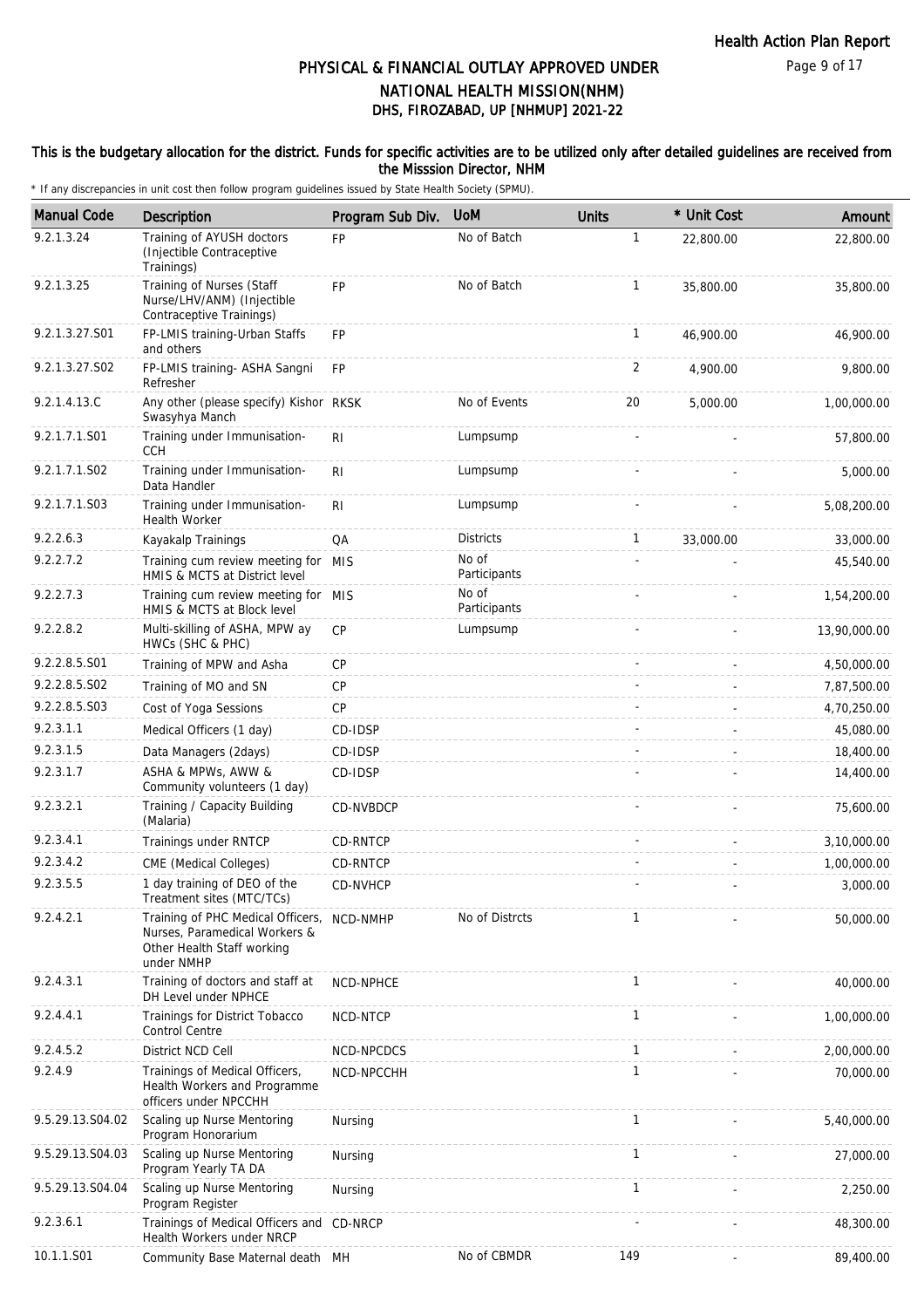Page 10 of 17

# DHS, FIROZABAD, UP [NHMUP] 2021-22 PHYSICAL & FINANCIAL OUTLAY APPROVED UNDER NATIONAL HEALTH MISSION(NHM)

#### This is the budgetary allocation for the district. Funds for specific activities are to be utilized only after detailed guidelines are received from the Misssion Director, NHM

| <b>Manual Code</b> | <b>Description</b>                                                                                                                                          | Program Sub Div.  | <b>UoM</b>         | <b>Units</b> | * Unit Cost | Amount       |
|--------------------|-------------------------------------------------------------------------------------------------------------------------------------------------------------|-------------------|--------------------|--------------|-------------|--------------|
|                    | Review                                                                                                                                                      |                   |                    |              |             |              |
| 10.1.1.S02         | Incentive for Ist Responder<br>Maternal Death                                                                                                               | MН                | No of<br>Responder | 45           |             | 45,000.00    |
| 10.1.2             | Child Death Review                                                                                                                                          | <b>CH</b>         | No of Distrcts     | $\mathbf{1}$ |             | 8,38,350.00  |
| 10.3.1.2           | Sentinel surveillance Hospital<br>recurrent                                                                                                                 | CD-NVBDCP         |                    |              |             | 1,00,000.00  |
| 11.1.2.4.S01       | Celebration of New Born Care<br>Week                                                                                                                        | <b>IEC</b>        | No of Distrcts     |              | 25,000.00   | 25,000.00    |
| 11.1.2.4.S02       | Celebration of Breastfeeding<br>Week                                                                                                                        | <b>IEC</b>        |                    |              | 40,000.00   | 40,000.00    |
| 11.2.1.1           | Media Mix of Mid Media/ Mass<br>Media                                                                                                                       | <b>IEC</b>        |                    | 10           |             | 1,10,000.00  |
| 11.1.3.1           | Media Mix of Mid Media/ Mass<br>Media                                                                                                                       | IEC               |                    |              |             | 27,000.00    |
| 11.1.3.3           | IEC & promotional activities for<br>World Population Day<br>celebration                                                                                     | <b>FP</b>         | No of Events       | 10           |             | 1,61,000.00  |
| 11.1.3.4           | IEC & promotional activities for<br>Vasectomy Fortnight celebration                                                                                         | <b>FP</b>         | No of Events       | 10           |             | 1,01,000.00  |
| 11.1.3.6           | Any Other IEC/BCC activities FP                                                                                                                             | IEC               |                    |              |             | 19,660.00    |
| 11.1.5.2           | Any other IEC/BCC activities<br>(Wall Painting, Banner & Poster)                                                                                            | R <sub>l</sub>    | Lumpsump           |              |             | 1,65,240.00  |
| 11.1.6.1.S01       | Creating awareness on declining<br>sex ratio issue (PNDT)- Block<br>Level                                                                                   | <b>FP</b>         | No of Events       | 9            | 10,000.00   | 90,000.00    |
| 11.1.6.1.S02       | Creating awareness on declining<br>sex ratio issue (PNDT)- District<br>Level                                                                                | <b>FP</b>         | No of Events       | $\mathbf{1}$ | 25,000.00   | 25,000.00    |
| 11.1.7.1           | Health Education & Publicity for<br><b>NIDDCP</b>                                                                                                           | NCD-NIDDCP        | <b>Districts</b>   |              |             | 13,000.00    |
| 11.10.1.S04        | <b>VBD Promotional Activities</b>                                                                                                                           | <b>BLOOD CELL</b> |                    |              |             | 15,000.00    |
| 11.2.4             | IEC activities for Health &<br>Wellness centre (H&WC)                                                                                                       | <b>CP</b>         |                    |              |             | 57,25,000.00 |
| 11.3.4             | IEC/BCC under NRCP: Rabies<br>Awareness and DO'S and Don'ts<br>in the event of Animal Bites                                                                 | CD-NRCP           |                    |              |             | 3,26,442.00  |
| 11.3.6             | IEC/BCC under NVHCP                                                                                                                                         | CD-NVHCP          |                    |              |             | 20,000.00    |
| 11.4.6             | IEC/BCC under NOHP                                                                                                                                          | NCD-NPCDCS        |                    | $\mathbf{1}$ |             | 5.00.000.00  |
| 11.4.7             | <b>IEC on Climate Sensitive</b><br>Diseases at Block, District and<br>State level - Air pollution, Heat<br>and other relevant Climate<br>Sensitive diseases | NCD-NPCCHH        |                    | $\mathbf{1}$ |             | 1,00,000.00  |
| 11.2.7.4           | Places covered with hoardings/<br>bill boards/ signage etc.                                                                                                 | IEC               |                    |              | 4,500.00    | 4,86,000.00  |
| 11.2.7.5           | Usage of Folk media such as<br>Nukkad Natak/ mobile audio<br>visual services/ local radio etc.                                                              | IEC               |                    |              |             | 1,62,000.00  |
| 11.2.7.7           | State-level IEC Campaigns/Other IEC<br><b>IEC Campaigns</b>                                                                                                 |                   |                    |              |             | 2,75,000.00  |
| 11.3.1.1           | <b>IEC/BCC</b> for Malaria                                                                                                                                  | CD-NVBDCP         |                    |              |             | 35,000.00    |
| 11.3.1.2           | IEC/BCC for Social mobilization<br>(Dengue and Chikungunya)                                                                                                 | CD-NVBDCP         |                    |              |             | 20,000.00    |
| 11.3.2.1           | IEC/BCC: Mass media, Outdoor<br>media, Rural media, Advocacy<br>media for NLEP                                                                              | CD-NLEP           |                    |              |             | 98,000.00    |
| 11.3.3.1           | ACSM (State & district)                                                                                                                                     | CD-RNTCP          |                    |              |             | 1,50,000.00  |
| 11.3.3.2           | TB Harega Desh Jeetega<br>Compaign                                                                                                                          | CD-RNTCP          |                    |              |             | 10,000.00    |
| 11.4.2.1           | Translation of IEC material and                                                                                                                             | NCD-NMHP          | No of Distrcts     | 1            |             | 4,00,000.00  |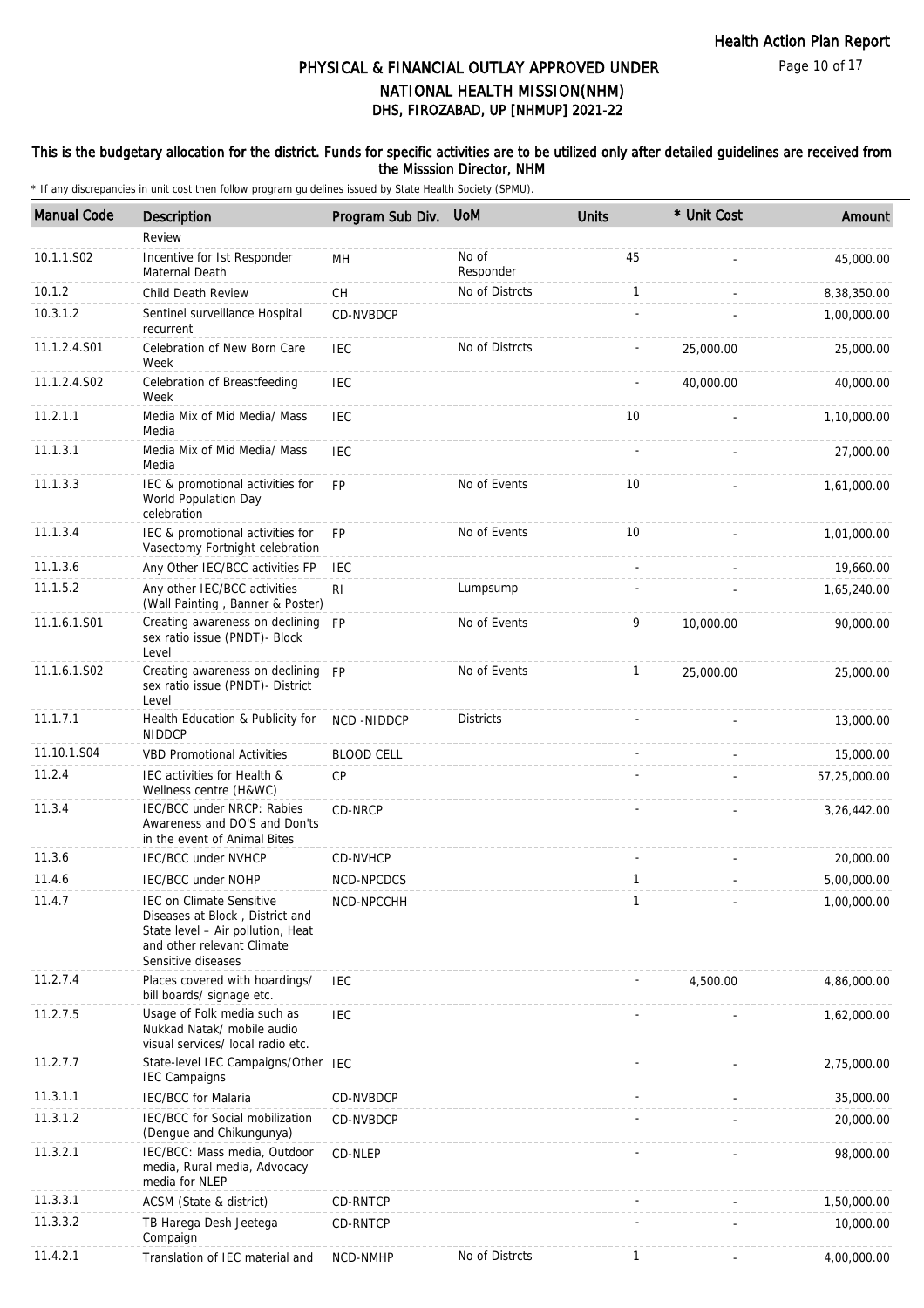Page 11 of 17

# DHS, FIROZABAD, UP [NHMUP] 2021-22 PHYSICAL & FINANCIAL OUTLAY APPROVED UNDER NATIONAL HEALTH MISSION(NHM)

#### This is the budgetary allocation for the district. Funds for specific activities are to be utilized only after detailed guidelines are received from the Misssion Director, NHM

| <b>Manual Code</b> | <b>Description</b>                                                                                                                                         | Program Sub Div. UoM |                               | <b>Units</b> | * Unit Cost | Amount         |
|--------------------|------------------------------------------------------------------------------------------------------------------------------------------------------------|----------------------|-------------------------------|--------------|-------------|----------------|
|                    | distribution                                                                                                                                               |                      |                               |              |             |                |
| 11.4.3.2           | Celebration of days-ie<br>International Day for older<br>persons                                                                                           | NCD-NPHCE            |                               | $\mathbf{1}$ |             | 2,00,000.00    |
| 11.4.4.1           | <b>IEC/SBCC for NTCP</b>                                                                                                                                   | NCD-NTCP             |                               | 1            |             | 7,00,000.00    |
| 11.4.5.2           | IEC/BCC for District NCD Cell                                                                                                                              | NCD-NPCDCS           | No of Distrcts                | $\mathbf{1}$ |             | 3,00,000.00    |
| 11.4.5.3           | IEC/BCC activities for Universal<br>Screening of NCDs                                                                                                      | NCD-NPCDCS           | No of Sub<br>Centre           | $\mathbf{1}$ |             | 11,00,000.00   |
| 11.2.7.2           | <b>Targeting Naturally Occurring</b><br>Gathering of People/ Health Mela                                                                                   | <b>IEC</b>           |                               |              |             | 5,91,000.00    |
| 11.4.10.1          | IEC for DH                                                                                                                                                 | NCD-NPCDCS           |                               | $\mathbf{1}$ |             | 1,00,000.00    |
| 11.4.11.1          | Health Education & Publicity for<br>National Programme for<br>Fluorosis (State and District<br>Level)                                                      | NCD-NPPCF            | Lumpsump                      |              |             | 2,00,000.00    |
| 12.1.1.1           | Printing of MDR formats                                                                                                                                    | MН                   | No of format                  | 170          |             | 5,100.00       |
| 12.1.1.2           | Printing of MCP cards, safe<br>motherhood booklets etc.                                                                                                    | MН                   | No of MCP<br>card             | 97600        |             | 16,59,200.00   |
| 12.1.1.3           | Printing of labor room registers<br>and casesheets/ LaQshya related<br>printing                                                                            | MH                   | No of Case<br>sheet           | 35400        |             | 3,54,000.00    |
| 12.1.1.4           | Printing cost for MAA<br>programme                                                                                                                         | <b>CH</b>            | No of Distrcts                | 1            |             | 22,116.00      |
| 12.1.1.5           | Any other (Printing of CAC<br>Format)                                                                                                                      | FP                   | No of format                  | 250          |             | 37,500.00      |
| 12.1.2.4           | Printing of Child Death Review<br>formats                                                                                                                  | <b>CH</b>            | No of format                  | 77355        |             | 38,678.00      |
| 12.1.2.5           | Printing of compliance cards and CH<br>reporting formats for National<br>Iron Plus Initiative-for 6-59<br>months age group and for 5-10<br>years age group |                      | No of Register<br>/ Formats   | 1            |             | 23,959.00      |
| 12.1.2.6           | Printing of IEC materials and<br>reporting formats etc. for<br>National Deworming Day                                                                      | <b>RKSK</b>          |                               | 12770        |             | 7,05,300.00    |
| 12.1.2.7           | Printing of IEC Materials and<br>monitoring formats for IDCF                                                                                               | <b>CH</b>            | No of Distrcts                | $\mathbf{1}$ |             | 1,18,000.00    |
| 12.1.2.10          | Printing (SNCU data<br>management)                                                                                                                         | СH                   | No of Units                   | $\mathbf{1}$ |             | 1,00,000.00    |
| 12.1.2.11          | Printing of HBNC referral cards<br>and other formats                                                                                                       | <b>CH</b>            | No of format                  | 394351       |             | 1,97,176.00    |
| 12.1.3.3           | Printing of FP Manuals,<br>Guidelines, etc.                                                                                                                | FP                   | Lumpsump                      | 1            |             | 2,75,270.00    |
| 12.1.6.1           | Printing and dissemination of<br>Immunization cards, tally sheets,<br>monitoring forms etc.                                                                | R <sub>l</sub>       | No of<br><b>Benificieries</b> | 89121        |             | 8,91,210.00    |
| 12.3.4             | Printing for formats/registers<br>under NVHCP                                                                                                              | CD-NVHCP             |                               |              |             | 5,500.00       |
| 12.3.5.1           | Printing of form P,L, S under<br>IDSP progrm                                                                                                               | CD-IDSP              |                               |              |             | 36,920.00      |
| 12.3.6             | Printing fo formats for<br>monitoring and surrveilence<br><b>NRCP</b>                                                                                      | CD-NRCP              |                               |              |             | 1,11,757.00    |
| 12.2.8.S02         | Printing of Sub Centre and<br><b>VHSNC Register</b>                                                                                                        | CP                   |                               |              |             | 1,19,250.00    |
| 12.2.2.1           | Printing of ASHA diary                                                                                                                                     | <b>CP</b>            | No of ASHA &<br>AF            |              |             | 3,12,200.00    |
| 12.2.2.2           | Printing of ASHA Modules and<br>formats                                                                                                                    | CP                   | Lumpsump                      |              |             | 72,930.00      |
| 12.2.2.3           | Printing of CBAC format                                                                                                                                    | CP                   |                               |              |             | 23, 13, 150.00 |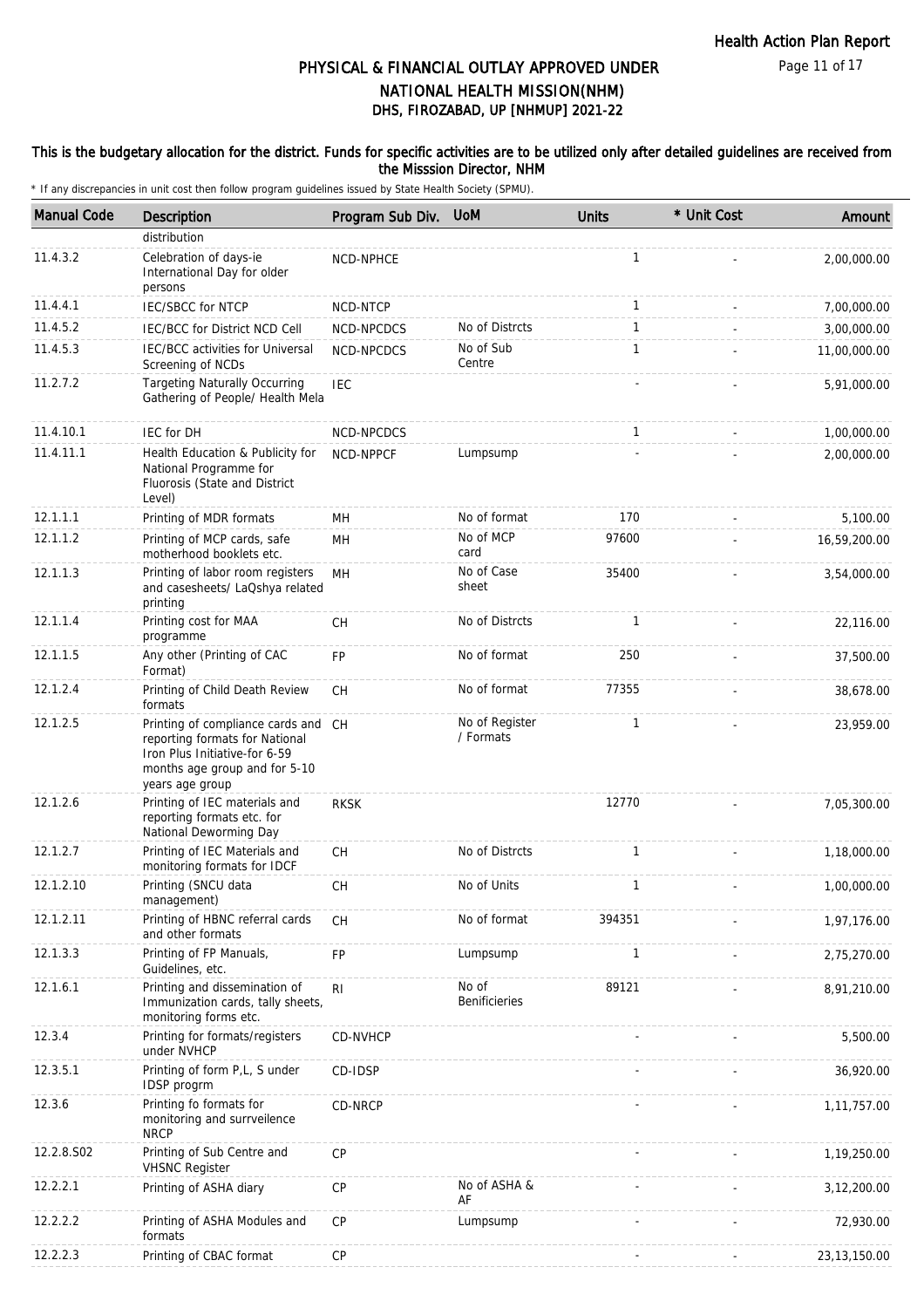Page 12 of 17

# DHS, FIROZABAD, UP [NHMUP] 2021-22 PHYSICAL & FINANCIAL OUTLAY APPROVED UNDER NATIONAL HEALTH MISSION(NHM)

#### This is the budgetary allocation for the district. Funds for specific activities are to be utilized only after detailed guidelines are received from the Misssion Director, NHM

| <b>Manual Code</b> | Description                                                                                     | Program Sub Div.  | <b>UoM</b>          | <b>Units</b>         | * Unit Cost | Amount       |
|--------------------|-------------------------------------------------------------------------------------------------|-------------------|---------------------|----------------------|-------------|--------------|
| 12.2.3.1           | Printing of cards for screening of<br>children for hemoglobinopathies                           | <b>BLOOD CELL</b> | Lumpsump            |                      |             | 25,000.00    |
| 12.2.4.1           | Printing of HMIS Formats                                                                        | <b>MIS</b>        | Lumpsump            |                      |             | 45,486.00    |
| 12.2.4.3           | Printing of MCTS follow-up<br>formats/ services due list/ work<br>plan                          | <b>MIS</b>        | No of ASHA          | 1664                 |             | 59,900.00    |
| 12.2.5.1           | Printing Activites for Ayushman<br>Bharat H&WC                                                  | CP                | No.of Register      |                      |             | 20,850.00    |
| 12.3.1.3           | Printing of recording and<br>reporting forms/registers for<br>Malaria                           | CD-NVBDCP         |                     |                      |             | 25,000.00    |
| 12.3.2.1           | Printing works                                                                                  | CD-NLEP           |                     |                      |             | 25,000.00    |
| 12.3.3.1           | Printing (ACSM)                                                                                 | CD-RNTCP          |                     |                      |             | 3,50,000.00  |
| 12.3.3.2           | Printing                                                                                        | CD-RNTCP          |                     |                      |             | 2,80,000.00  |
| 12.4.4.1           | Printing of Challan Books under<br><b>NTCP</b>                                                  | NCD-NTCP          |                     | $\mathbf{1}$         |             | 21,000.00    |
| 12.4.5.1           | Patient referral cards at PHC<br>Level                                                          | NCD-NPCDCS        | No of PHC           | $\mathbf{1}$         |             | 1,52,500.00  |
| 12.4.5.2           | Patient referral cards at Sub-<br>centre level                                                  | NCD-NPCDCS        |                     |                      |             | 5.50.000.00  |
| 12.4.5.3           | Printing activities for Universal<br>Screening of NCDs - printing of<br>cards and modules       | <b>NCD-NPCDCS</b> |                     | $\mathbf{1}$         |             | 11,00,000.00 |
| 13.2.1             | Assessments                                                                                     | QA                | No of Units         | $\ddot{\phantom{1}}$ | 8,000.00    | 8,000.00     |
| 13.2.2             | Kayakalp Awards                                                                                 | QA                |                     | 8                    |             | 8,75,000.00  |
| 14.1.1.3.S03       | District Logistic Manager                                                                       | FP                |                     | $\mathbf{1}$         |             | 4,63,050.00  |
| 14.2.3.S02         | Implementation of FP-LMIS<br>District-Transportation Cost                                       | <b>FP</b>         | Yearly              | $\mathbf{1}$         | 74,973.00   | 74,973.00    |
| 14.2.4.1           | Alternative vaccine delivery in<br>hard to reach areas                                          | <b>RI</b>         | No of Session       | 4200                 | 200.00      | 8,40,000.00  |
| 14.2.5             | Alternative Vaccine Delivery in<br>other areas                                                  | R <sub>l</sub>    | No of Session       | 25080                | 90.00       | 22,57,200.00 |
| 14.2.6             | POL for vaccine delivery from<br>State to district and from district<br>to PHC/CHCs             | <b>RI</b>         | <b>Districts</b>    | $\mathbf{1}$         | 2,00,000.00 | 2,00,000.00  |
| 14.2.7             | Cold chain maintenance                                                                          | RI.               | No of Points        |                      |             | 37,000.00    |
| 14.2.11            | Vehicle Hiring (NTEP)                                                                           | CD-RNTCP          |                     |                      |             | 1,20,000.00  |
| 14.2.13            | Sample transportation cost<br>under NVHCP                                                       | CD-NVHCP          |                     |                      |             | 12,000.00    |
| 14.2.14.S01        | Other Oprational Cost for State,<br>Regional and District Drug Ware<br>Houses                   | RI                |                     |                      |             | 7,94,148.00  |
| 15.4.2             | Reimbursement for cataract<br>operation for NGO and Private<br>Practitioners                    | NCD-NPCB          | No of Cases         |                      |             | 6,80,400.00  |
| 15.3.3.3           | Private Provider Incentive                                                                      | CD-RNTCP          |                     |                      |             | 9,77,600.00  |
| 15.3.1.2           | Inter-sectoral convergence                                                                      | CD-NVBDCP         |                     |                      |             | 5,000.00     |
| 16.1.1.1.1         | State                                                                                           | PM                |                     | 30                   |             | 9,000.00     |
| 16.1.1.4           | Prepare detailed operational plan RBSK<br>for RBSK across districts<br>(including cost of plan) |                   | No of Block         | 9                    | 500.00      | 4,500.00     |
| 16.1.1.6           | To develop micro plan at sub-<br>centre level                                                   | R <sub>l</sub>    | No of Sub<br>Centre | 220                  | 100.00      | 22,000.00    |
| 16.1.1.7           | For consolidation of micro plans<br>at block level                                              | RI                | No of Block         | 23                   | 1,000.00    | 23,000.00    |
| 16.1.2.1.6         | Review meetings/ workshops<br>under RKSK                                                        | <b>RKSK</b>       |                     | $\overline{2}$       |             | 10,000.00    |
| 16.1.2.1.7         | RBSK Convergence/Monitoring<br>meetings                                                         | <b>RBSK</b>       | No of<br>Meetings   | 3                    | 500.00      | 13,500.00    |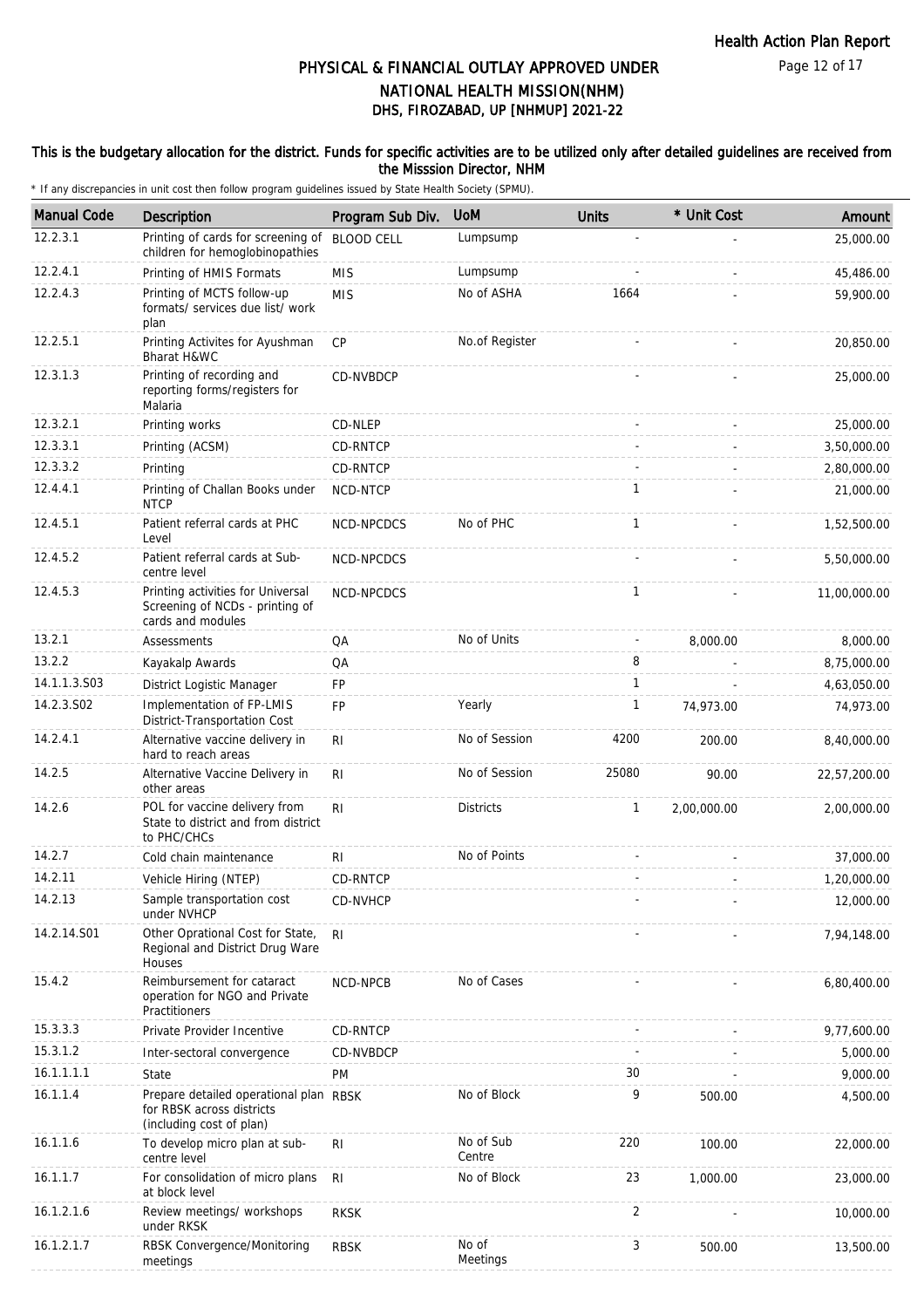Page 13 of 17

# PHYSICAL & FINANCIAL OUTLAY APPROVED UNDER NATIONAL HEALTH MISSION(NHM)

# DHS, FIROZABAD, UP [NHMUP] 2021-22

#### This is the budgetary allocation for the district. Funds for specific activities are to be utilized only after detailed guidelines are received from the Misssion Director, NHM

| <b>Manual Code</b> | Description                                                                                                                                           | Program Sub Div. | <b>UoM</b>                                              | <b>Units</b> | * Unit Cost | Amount      |
|--------------------|-------------------------------------------------------------------------------------------------------------------------------------------------------|------------------|---------------------------------------------------------|--------------|-------------|-------------|
| 16.1.2.1.12        | <b>NPPCF Coordination Meeting</b><br>(Newly Selected Districts and<br>On-going Districts)                                                             | NCD-NPPCF        | <b>Districts</b>                                        |              |             | 40,000.00   |
| 16.1.2.1.14        | Quarterly review meetings<br>exclusive for RI at district level<br>with Block MOs, CDPO, and<br>other stake holders                                   | RI.              | No. of<br>Participants                                  | 420          |             | 42,000.00   |
| 16.1.2.1.15        | Quarterly review meetings<br>exclusive for RI at block level                                                                                          | R <sub>1</sub>   | Lumpsump                                                |              |             | 60,000.00   |
| 16.1.2.1.16        | <b>IDSP Meetings</b>                                                                                                                                  | CD-IDSP          |                                                         |              |             | 6,000.00    |
| 16.1.2.1.21        | Medical Colleges (Any meetings)                                                                                                                       | CD-RNTCP         |                                                         |              |             | 20,000.00   |
| 16.1.2.1.22        | Monthly meeting with the<br>hospital staff                                                                                                            | NCD-NTCP         |                                                         | 1            |             | 48,000.00   |
| 16.1.2.1.24        | Sensitization workshop/ Meeting<br>of the State Program Officers<br>and District level Health Officers                                                | NCD-NPCCHH       |                                                         | 1            |             | 25,000.00   |
| 16.1.2.1.28.S01    | District Level MDR Review<br>Meeting                                                                                                                  | MН               | No of District<br>level MDR<br>meetings                 | 6            |             | 18,000.00   |
| 16.1.2.2.3         | State/ District Quality Assurance<br>Unit (Monitoring & Supervision)                                                                                  | QA               |                                                         |              |             | 3,60,000.00 |
| 16.1.2.2.12        | District NCD Cell                                                                                                                                     | NCD-NPCDCS       |                                                         | 1            |             | 2,00,000.00 |
| 16.1.2.2.13        | Supervision and Monitoring                                                                                                                            | CD-RNTCP         |                                                         |              |             | 5,00,000.00 |
| 16.1.2.2.16        | Monitoring and Surveillance<br>(review meetings, Travel) under<br><b>NRCP</b>                                                                         | CD-NRCP          |                                                         |              |             | 50,000.00   |
| 16.1.2.S01         | Operational Cost and Mobilty<br>Support for District FPLMIS<br>Managers                                                                               | <b>FP</b>        | <b>Districts</b>                                        | 1            |             | 1,20,000.00 |
| 16.1.3.1.1         | Mobility Support for SPMU/State                                                                                                                       | МE               |                                                         |              |             | 54,000.00   |
| 16.1.3.1.13        | Vehicle Operation (POL) (NTEP)                                                                                                                        | CD-RNTCP         |                                                         |              |             | 8,95,000.00 |
| 16.1.3.1.14        | Vehicle hiring (NTEP)                                                                                                                                 | CD-RNTCP         |                                                         |              |             | 5,94,000.00 |
| 16.1.3.1.18.2      | Hiring of Operational Vehicle<br>under NTCP                                                                                                           | NCD-NTCP         |                                                         | 1            |             | 4,80,000.00 |
| 16.1.3.3.1         | PM activities for World<br>Population Day' celebration<br>(Only mobility cost): funds<br>earmarked for district level<br>activities                   | <b>FP</b>        | No of Events                                            | 1            | 20,000.00   | 20,000.00   |
| 16.1.3.3.2         | PM activities for Vasectomy<br>Fortnight celebration (Only<br>mobility cost): funds earmarked<br>for district level activities                        | <b>FP</b>        | No of Events                                            | 1            | 5,000.00    | 5,000.00    |
| 16.1.3.3.3.S01     | Mobility Support for District -<br>M&E                                                                                                                | ME               | 02 Taxis hired<br>at Dist. for SS<br>@33000/Vehic<br>le | 24           | 33,000.00   | 7,92,000.00 |
| 16.1.3.3.3.S03     | Mobilty Support for CHO TA/DA                                                                                                                         | CP               | No. of CHO                                              |              | 500.00      | 6,90,000.00 |
| 16.1.3.3.5         | Mobility Costs for ASHA<br>Resource Centre/ASHA<br>Mentoring Group (Kindly Specify)                                                                   | CP               |                                                         |              |             | 10,000.00   |
| 16.1.3.3.7         | Mobility Support for supervision<br>for district level officers.                                                                                      | RI               | No of Distrcts                                          |              |             | 3,00,000.00 |
| 16.1.3.3.8         | MOBILITY: Travel Cost, POL,<br>etc. during outbreak<br>investigations and field visits for<br>monitoring programme activities<br>at DSU on need basis | CD-IDSP          |                                                         |              |             | 2,70,000.00 |
| 16.1.3.3.9         | Monitoring, Evaluation &<br>Supervision & Epidemic<br>Preparedness (Only Mobility<br>Expenses)                                                        |                  |                                                         |              |             | 1,98,000.00 |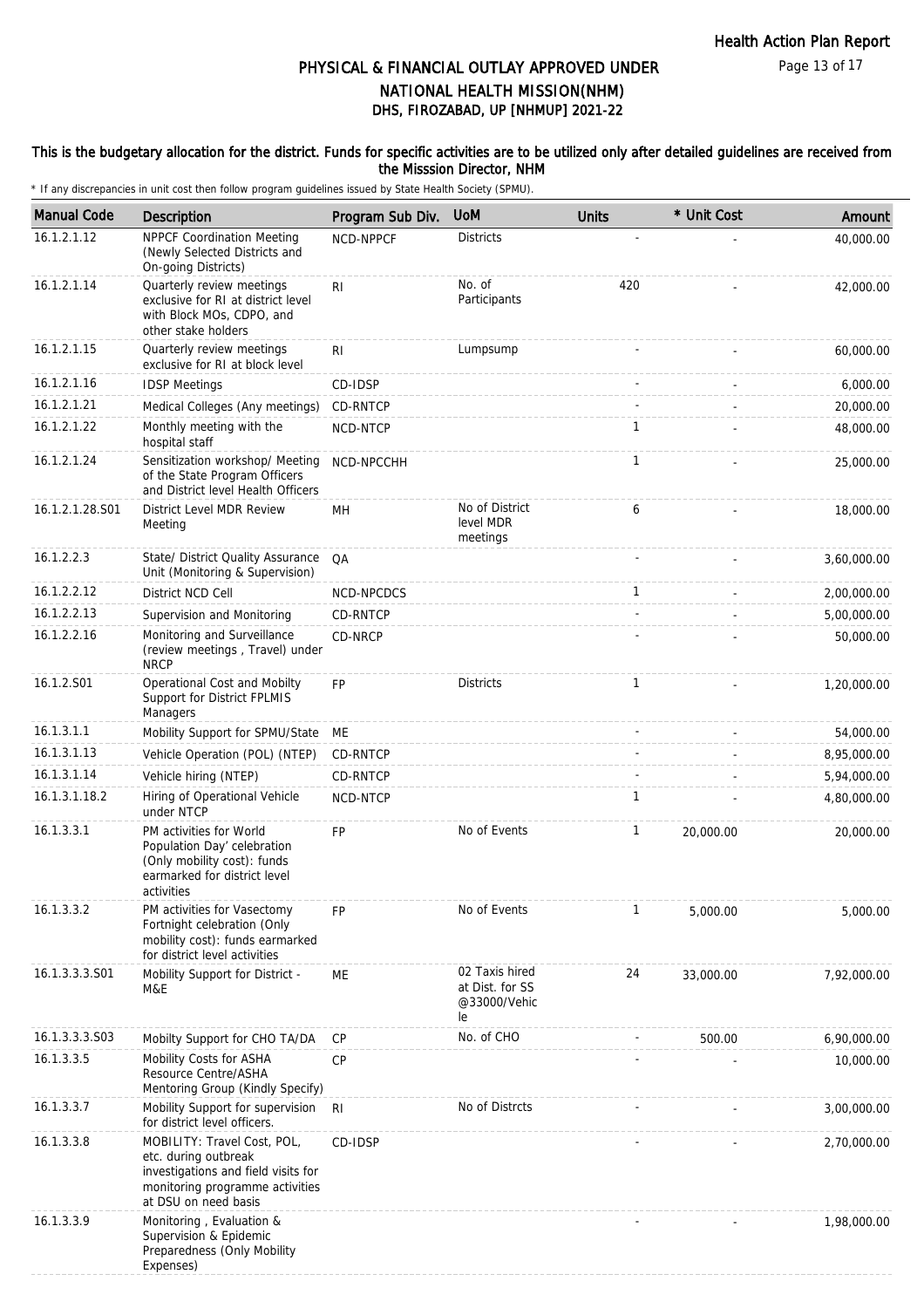Page 14 of 17

# DHS, FIROZABAD, UP [NHMUP] 2021-22 PHYSICAL & FINANCIAL OUTLAY APPROVED UNDER NATIONAL HEALTH MISSION(NHM)

#### This is the budgetary allocation for the district. Funds for specific activities are to be utilized only after detailed guidelines are received from the Misssion Director, NHM

| <b>Manual Code</b> | Description                                                                                                                      | Program Sub Div. | <b>UoM</b>                                                      | <b>Units</b> | * Unit Cost | Amount       |
|--------------------|----------------------------------------------------------------------------------------------------------------------------------|------------------|-----------------------------------------------------------------|--------------|-------------|--------------|
| 16.1.3.3.10        | Travel expenses - Contractual<br>Staff at District level                                                                         | CD-NLEP          |                                                                 |              |             | 25,000.00    |
| 16.1.3.3.11        | Mobility Support: District Cell                                                                                                  | CD-NLEP          |                                                                 |              |             | 1,50,000.00  |
| 16.1.3.3.12        | Medical Colleges (All service<br>delivery to be budgeted under<br>B.30)                                                          | CD-RNTCP         |                                                                 |              |             | 24,000.00    |
| 16.1.3.3.13        | Miscellaneous/ Travel                                                                                                            | NCD-NMHP         |                                                                 | $\mathbf{1}$ |             | 5,00,000.00  |
| 16.1.3.3.14        | <b>Enforcement Squads</b>                                                                                                        | NCD-NTCP         |                                                                 | $\mathbf{1}$ |             | 10,000.00    |
| 16.1.3.3.16        | District NCD Cell (TA, DA, POL)                                                                                                  | NCD-NPCDCS       |                                                                 | $\mathbf{1}$ |             | 2,00,000.00  |
| 16.1.3.3.17.S01    | Mission Parivar Vikas Campaign                                                                                                   | FP               | No of<br>Campaign                                               | 28           | 1,000.00    | 28,000.00    |
| 16.1.3.3.17.S04    | Mobility Support for District<br>Maternal Health Consultant                                                                      | MН               | No fo<br>Mentoring &<br>Support visit                           | 12           |             | 1,20,000.00  |
| 16.1.3.4.1         | PM activities for World<br>Population Day' celebration<br>(Only mobility cost): funds<br>earmarked for block level<br>activities | <b>FP</b>        | No of Events                                                    | 9            | 1,000.00    | 9,000.00     |
| 16.1.3.4.2         | PM activities for Vasectomy<br>Fortnight celebration (Only<br>mobility cost): funds earmarked<br>for block level activities      | FP               | No of Events                                                    | 9            | 1,000.00    | 9,000.00     |
| 16.1.3.4.3.S01     | Mobility for Supportive<br>Supervision At Block Level-M&E                                                                        | МE               | 01 Taxi hired<br>at Block level<br>for SS<br>@33000/Vehic<br>le |              | 33,000.00   | 35,64,000.00 |
| 16.1.3.4.3.S02     | Mobility Support &<br>Commnication cost for BCPM                                                                                 | <b>CP</b>        | No. of BCPM                                                     |              | 5,100.00    | 5,50,800.00  |
| 16.1.3.4.5.S01     | Communication Cost for HWC<br>Staff                                                                                              | CP               |                                                                 |              |             | 5,75,000.00  |
| 16.1.4.1.1         | JSY Administrative Expenses                                                                                                      | MН               | As per<br><b>Deliveries</b><br>Load                             |              |             | 20,23,360.00 |
| 16.1.4.1.5         | Office expenses on telephone,<br>fax, Broadband Expenses &<br>Other Miscellaneous<br>Expenditures                                | CD-IDSP          |                                                                 |              |             | 1,41,000.00  |
| 16.1.4.1.10        | Office Operation (Miscellaneous) CD-RNTCP                                                                                        |                  |                                                                 |              |             | 3,52,500.00  |
| 16.1.4.1.11        | Tobacco Cessation Centre (TCC): NCD-NTCP<br>Office Expenses                                                                      |                  |                                                                 | $\mathbf{1}$ |             | 1,00,000.00  |
| 16.1.4.2.1         | District Quality Assurance Unit<br>(Operational cost)                                                                            | QA               |                                                                 |              |             | 4,68,000.00  |
| 16.1.4.2.4         | Office operation & Maintenance - CD-NLEP<br><b>District Cell</b>                                                                 |                  |                                                                 |              |             | 35,000.00    |
| 16.1.4.2.5         | District Cell - Consumables                                                                                                      | CD-NLEP          |                                                                 |              |             | 30,000.00    |
| 16.1.4.2.6         | Operational expenses of the<br>district centre : rent, telephone<br>expenses, website etc.                                       | NCD-NMHP         |                                                                 | $\mathbf{1}$ |             | 10,000.00    |
| 16.1.4.2.8         | District Tobacco Control Cell<br>(DTCC): Misc./Office Expenses                                                                   | NCD-NTCP         |                                                                 | $\mathbf{1}$ |             | 5,00,000.00  |
| 16.1.4.2.9         | District NCD Cell (Contingency)                                                                                                  | NCD-NPCDCS       |                                                                 | $\mathbf{1}$ |             | 1,00,000.00  |
| 16.1.4.3.1         | SNCU Data management<br>(excluding HR)                                                                                           | <b>CH</b>        | No of Units                                                     | $\mathbf{1}$ | 1,00,000.00 | 60,000.00    |
| 16.1.5.2.1         | Minor repairs and AMC of<br>IT/office equipment supplied<br>under IDSP                                                           | CD-IDSP          |                                                                 |              |             | 10,000.00    |
| 16.1.5.2.4         | Vehicle Operation (Maintenance) CD-RNTCP                                                                                         |                  |                                                                 |              |             | 54,000.00    |
| 16.1.5.3.1         | PM activities under Micronutrient RI<br>Supplementation Programme                                                                |                  | Lumpsump                                                        |              |             | 3,75,500.00  |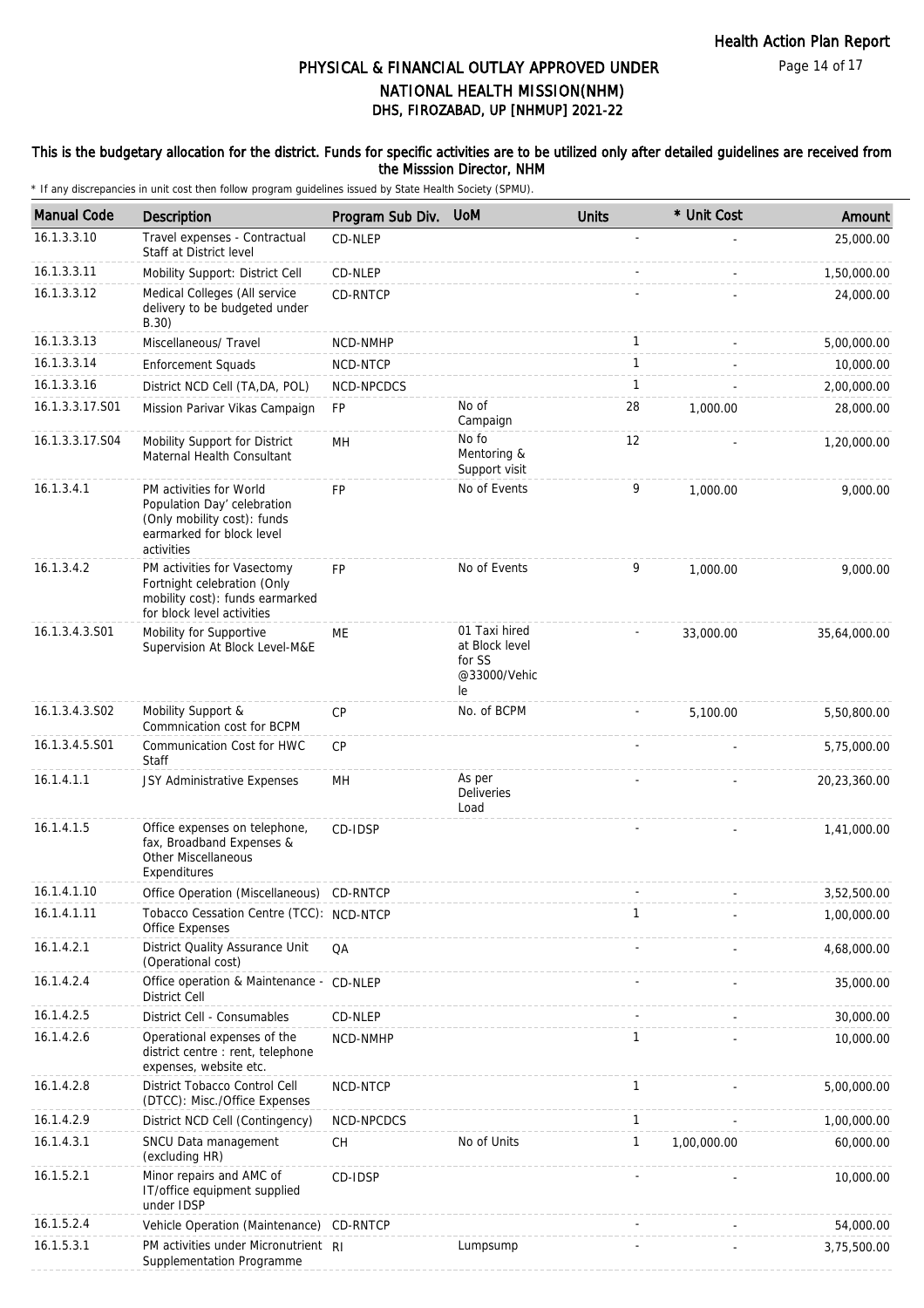Page 15 of 17

# DHS, FIROZABAD, UP [NHMUP] 2021-22 PHYSICAL & FINANCIAL OUTLAY APPROVED UNDER NATIONAL HEALTH MISSION(NHM)

#### This is the budgetary allocation for the district. Funds for specific activities are to be utilized only after detailed guidelines are received from the Misssion Director, NHM

| <b>Manual Code</b> | <b>Description</b>                                                                                | Program Sub Div. UoM |                                      | <b>Units</b> | * Unit Cost | Amount       |
|--------------------|---------------------------------------------------------------------------------------------------|----------------------|--------------------------------------|--------------|-------------|--------------|
| 16.1.5.3.3         | Concurrent Audit system                                                                           | <b>FD</b>            |                                      |              |             | 1,08,000.00  |
| 16.1.5.3.7         | Epidemic preparedness (Dengue<br>& Chikungunya)                                                   | CD-NVBDCP            |                                      |              |             | 20,000.00    |
| 16.1.5.3.16.S05    | DPMU Operational Cost                                                                             | <b>HR</b>            |                                      | $\mathbf{1}$ |             | 13,76,220.00 |
| 16.1.5.3.16.S06    | <b>BPMU Oprational Cost</b>                                                                       | <b>HR</b>            |                                      | 9            |             | 18,75,312.00 |
| 16.1.5.3.16.S09    | Oprational Cost for RBSK                                                                          | <b>RBSK</b>          | No of DEIC<br>Manager                | 1            | 10,000.00   | 10,000.00    |
| 16.1.5.3.16.S10    | Operational cost of RBSK-MHT                                                                      | <b>RBSK</b>          | No of Team                           | 18           | 14,000.00   | 2,52,000.00  |
| 16.1.5.3.16.S15    | Office & Administrative Expence<br>for State & District Rabies<br>Program                         | CD-NRCP              |                                      |              |             | 12,000.00    |
| 16.1.5.3.16.S18    | Office operational cost & other<br>office expences unedr NPCB                                     | NCD-NPCB             |                                      |              |             | 1,00,000.00  |
| 16.1.5.3.16.S22.   | Pol & Opex of DG set of Vaccine<br>Storage at District level & other<br>Cold Chain Point under RI | R <sub>l</sub>       | <b>Districts</b>                     |              | 1,20,000.00 | 1,20,000.00  |
| 16.1.5.3.16.S25    | Operational Cost for District<br>Maternal Health Consultant                                       | MH                   | No of monthly<br>operational<br>cost |              |             | 1,20,000.00  |
| 16.2.1.S08         | District PNDT Co-Ordinator                                                                        | FP                   | No of<br>HR/MONTH                    | $\mathbf{1}$ | 22,050.00   | 3,04,290.00  |
| 16.2.1.S11         | Contigency District PCPNDT Cell                                                                   | <b>FP</b>            | No of<br>District/Month              | $\mathbf{1}$ | 5,000.00    | 5,000.00     |
| 16.2.2.S03         | District Level Mobility Support<br>for PNDT Team                                                  | FP                   | No of Distrcts                       | 1            | 50,000.00   | 50,000.00    |
| 16.3.2.S01         | Mobility Support for HMIS &<br><b>MCTS Block Level</b>                                            | <b>MIS</b>           |                                      | 9            |             | 32,400.00    |
| 16.3.3.S01         | Operational cost for HMIS &<br>MCTS-AMC                                                           | <b>MIS</b>           |                                      |              |             | 96,800.00    |
| 16.3.3.S02         | Operational cost for HMIS &<br>MCTS-Internet                                                      | <b>MIS</b>           |                                      |              |             | 1,62,000.00  |
| 16.3.3.S03         | Operational cost for HMIS &<br>MCTS-Office Expenditure                                            | <b>MIS</b>           |                                      |              |             | 2,16,000.00  |
| 16.3.3.S04         | Operational cost for HMIS &<br>MCTS-Recurring Charges for<br><b>ANMOL Tablet</b>                  | <b>MIS</b>           |                                      | 292          |             | 10,51,200.00 |
| 16.4.2.1.1.S01     | District Programme Manager                                                                        | <b>HR</b>            |                                      | 1            |             | 6,61,632.00  |
| 16.4.2.1.1.S02     | <b>District Community Process</b><br>Manager                                                      | <b>HR</b>            |                                      | $\mathbf{1}$ |             | 5,38,488.00  |
| 16.4.2.1.1.S04     | District Accounts Manager                                                                         | <b>HR</b>            |                                      | 1            |             | 5,38,488.00  |
| 16.4.2.1.1.S05     | District Data Cum Account<br>Assistant                                                            | <b>HR</b>            |                                      | $\mathbf{1}$ |             | 3,67,548.00  |
| 16.4.2.1.1.S06     | DEIC manager                                                                                      | <b>RBSK</b>          |                                      | $\mathbf{1}$ |             | 5,79,888.00  |
| 16.4.2.1.1.S09     | Support Staff                                                                                     | <b>HR</b>            |                                      | $\mathbf{1}$ |             | 2,00,775.00  |
| 16.4.2.1.2.S02     | District Consultant(MH)                                                                           | MН                   | No of District<br>Consultant MH      | 1            |             | 5,29,200.00  |
| 16.4.2.1.2.S04     | District Hospital Quality Manager                                                                 | QA                   |                                      | $\mathbf{1}$ |             | 5,87,100.00  |
| 16.4.2.1.2.S05     | <b>District Consultant Quality</b><br>Assurance                                                   | QA                   |                                      | 1            |             | 6,08,600.00  |
| 16.4.2.1.8.S01     | Programme cum Admin. Asst.                                                                        | QA                   |                                      | $\mathbf{1}$ |             | 2,34,915.00  |
| 16.4.2.2.2.S01     | District Epidemiologist-CD-IDSP                                                                   | CD-IDSP              |                                      |              |             | 1,65,000.00  |
| 16.4.2.2.4.S01     | Sr PMDT-TB HIV Coodinators                                                                        | CD-RNTCP             |                                      |              |             | 4,68,846.00  |
| 16.4.2.2.4.S02     | PPM Coordinator-RNTCP                                                                             | CD-RNTCP             |                                      |              |             | 4,69,000.00  |
| 16.4.2.2.4.S03     | District Programme Coordinator-<br><b>RNTCP</b>                                                   | CD-RNTCP             |                                      |              |             | 5,59,000.00  |
| 16.4.2.2.5.S01     | District Data Manager-CD-IDSP                                                                     | CD-IDSP              |                                      |              |             | 3,91,822.00  |
| 16.4.2.2.6.S01     | Senior Treatment<br>Supervisor(STS)                                                               | CD-RNTCP             |                                      |              |             | 53,58,070.00 |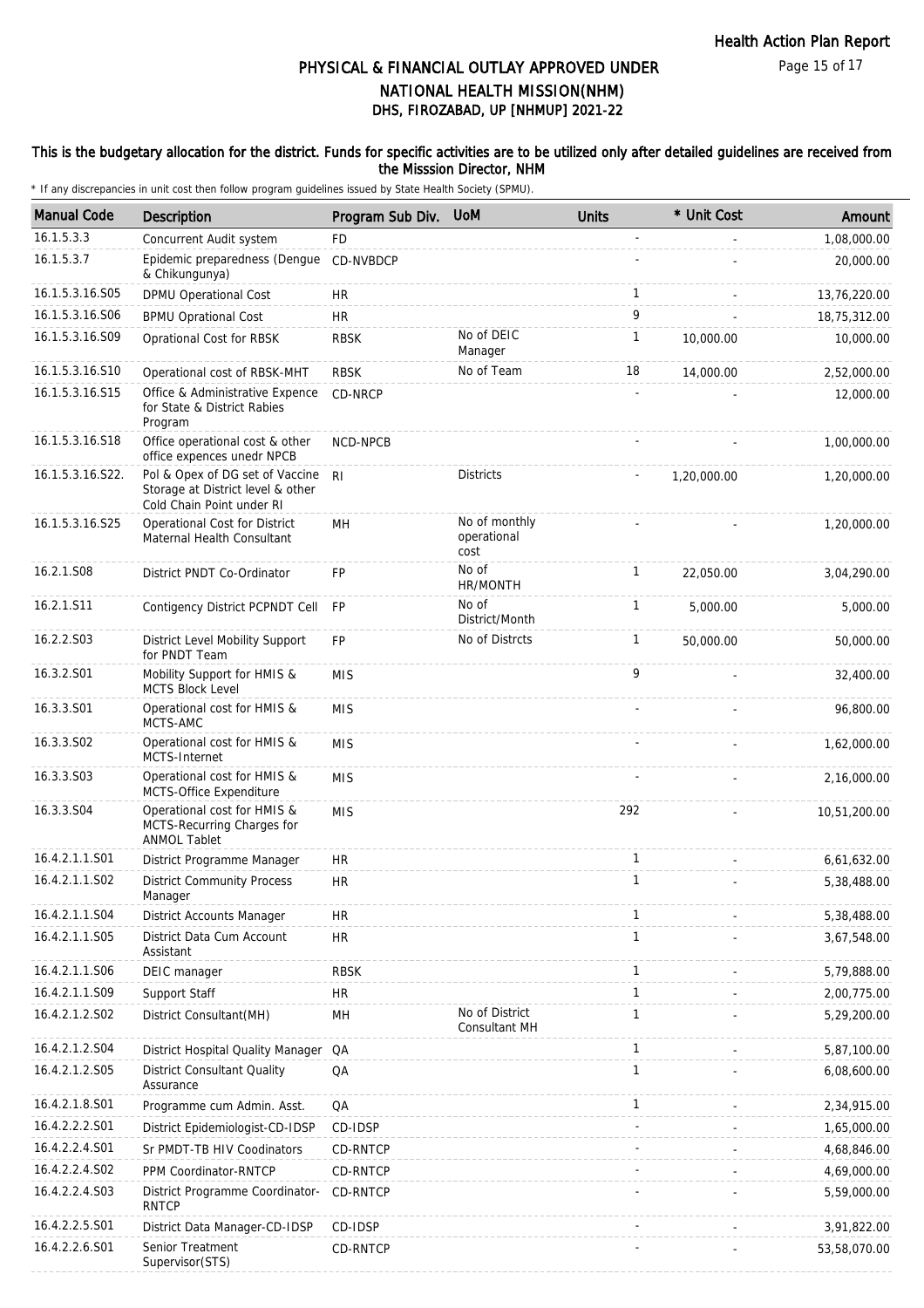Page 16 of 17

# DHS, FIROZABAD, UP [NHMUP] 2021-22 PHYSICAL & FINANCIAL OUTLAY APPROVED UNDER NATIONAL HEALTH MISSION(NHM)

#### This is the budgetary allocation for the district. Funds for specific activities are to be utilized only after detailed guidelines are received from the Misssion Director, NHM

| <b>Manual Code</b> | <b>Description</b>                                                                 | Program Sub Div. | <b>UoM</b>          | <b>Units</b> | * Unit Cost | Amount         |
|--------------------|------------------------------------------------------------------------------------|------------------|---------------------|--------------|-------------|----------------|
| 16.4.2.2.6.S03     | Senior TB Lab Supervisor (STLS)                                                    | CD-RNTCP         |                     |              |             | 25,66,370.00   |
| 16.4.2.2.7.S01     | Accountant- Full time                                                              | CD-RNTCP         |                     |              |             | 3,66,000.00    |
| 16.4.2.3.2.S03     | District Consultant-NPPCF                                                          | NCD-NPPCF        |                     |              |             | 7,53,000.00    |
| 16.4.3.1.1.S01     | Block Programme Manager                                                            | <b>HR</b>        |                     | 9            |             | 33, 11, 634.00 |
| 16.4.3.1.1.S02     | <b>Block Account Manager</b>                                                       | <b>HR</b>        |                     | 9            |             | 30,07,584.00   |
| 16.4.3.1.1.S03     | <b>Block Community Process</b><br>Manager                                          | <b>CP</b>        |                     |              |             | 25,73,488.00   |
| 16.4.3.1.9.S03     | Data Entry Operator-HR                                                             | HR               |                     | 3            |             | 8,35,560.00    |
| 16.4.3.1.9.S04     | Data Entry Operator-MCTS OPR<br>820 MIS                                            | <b>MIS</b>       |                     | 9            |             | 23,72,976.00   |
| 16.4.3.1.9.S05     | Data Entry Operator-MIS<br>Outsource                                               | <b>MIS</b>       |                     | 53030        |             | 2,65,151.00    |
| 16.4.3.1.9.S07     | Data Entry Operator-RI                                                             | R <sub>l</sub>   |                     |              |             | 2,93,731.00    |
| 16.4.3.1.9.S08     | Data Entry Operator-RNTCP                                                          | CD-RNTCP         |                     |              |             | 3,50,000.00    |
| 16.4.3.1.9.S11     | Data Entry Operator- CD-IDSP                                                       | CD-IDSP          |                     |              |             | 2,55,636.00    |
| 16.4.3.1.9.S13     | Data Entry Operator- NBCP-<br><b>District</b>                                      | NCD-NPCB         |                     |              |             | 1,60,606.00    |
| 17.2.1             | Telemedicine/ teleconsultation<br>facility under Ayushman Bharat<br>H&WC           | <b>CP</b>        |                     |              |             | 20,46,000.00   |
| 17.8.S05           | Internet Cost to ASHA & AF at<br><b>HWC</b>                                        | <b>CP</b>        | No of ASHA &<br>AF  |              | 200.00      | 17,76,600.00   |
| 18.1.2             | Increasing accessibility and avail FP<br>of FP services at pub health<br>providers |                  | No of FDOS          | 25           |             | 2,62,500.00    |
| 18.1.4             | Counseling training for Service<br>Provider                                        | <b>FP</b>        | No of Batch         | $\mathbf{1}$ | 15,400.00   | 15,400.00      |
| U.1.1.1.2          | Support for implementation of<br><b>NVBDCP</b>                                     | CD-NVBDCP        |                     |              |             | 22,81,300.00   |
| U.1.3.1            | Operational Expenses of UPHCs<br>(excluding rent)                                  | <b>NUHM</b>      | No of UPHC          | 12           | 8,000.00    | 11,52,000.00   |
| U.1.3.3            | Operational Expenses of Health<br>Kiosks                                           | <b>NUHM</b>      | No of Kiosk         | 2            | 5,000.00    | 1,20,000.00    |
| U.2.1.2.S01        | Vehicle for RBSK Urban                                                             | <b>RBSK</b>      | No of Vehicle       | 3            | 33,000.00   | 5,94,000.00    |
| U.2.2.1            | Mobility support for ANM/LHV                                                       | <b>NUHM</b>      | No of ANM           | 72           | 500.00      | 4,32,000.00    |
| U.2.3.1            | <b>UHNDs</b>                                                                       | <b>NUHM</b>      | No of ANM           | 72           | 1,000.00    | 8,64,000.00    |
| U.2.3.2            | Special outreach camps in<br>slums/ vulnerable areas                               | <b>NUHM</b>      | No of UPHC          | 12           | 6,500.00    | 4,68,000.00    |
| U.3.1.1.1          | Incentives for routine activities                                                  | <b>NUHM</b>      | No of ASHA          | 252          | 2,000.00    | 60,48,000.00   |
| U.3.1.1.2          | ASHA incentives for Ayushman<br>Bharat Health & Wellness<br>Centres (H&WC)         | <b>NUHM</b>      | No of ASHA          | 178          | 1,000.00    | 21,36,000.00   |
| U.3.1.1.3.S01      | Incentive for Health Promotion<br>Day for ASHAs                                    | <b>NUHM</b>      | No of ASHA          | 252          | 200.00      | 6,04,800.00    |
| U.3.1.1.3.S02      | Incentive for PMMVY for ASHAs                                                      | <b>NUHM</b>      | No of<br>Benificary | 3528         | 100.00      | 3,52,800.00    |
| U.3.1.1.3.S03      | Incentive for Dengue and<br>chikenguiniya for ASHAs                                | <b>CD-NVBDCP</b> |                     |              |             | 2,52,000.00    |
| U.3.1.2.1          | Module Training (Induction, VI & NUHM<br>VII)                                      |                  |                     | 7            |             | 6,17,400.00    |
| U.3.1.3.1          | Supportive provisions (uniform/<br>awards etc)                                     | <b>NUHM</b>      |                     | 252          |             | 1,59,200.00    |
| U.3.2.1.1          | Training of MAS                                                                    | <b>NUHM</b>      | No of Batch         | 2            | 43,300.00   | 86,600.00      |
| U.4.1.1.1          | Untied grants to UPHCs<br>Government Building                                      | <b>NUHM</b>      | No of UPHC          | 2            | 1,75,000.00 | 3,50,000.00    |
| U.4.1.1.2          | Untied grants to UPHCs Rented<br><b>Building</b>                                   | <b>NUHM</b>      | No of UPHC          | 10           | 1,00,000.00 | 10,00,000.00   |
| U.4.1.4            | Untied grants to MAS                                                               | <b>NUHM</b>      | No of MASs          | 252          | 5,000.00    | 12,60,000.00   |